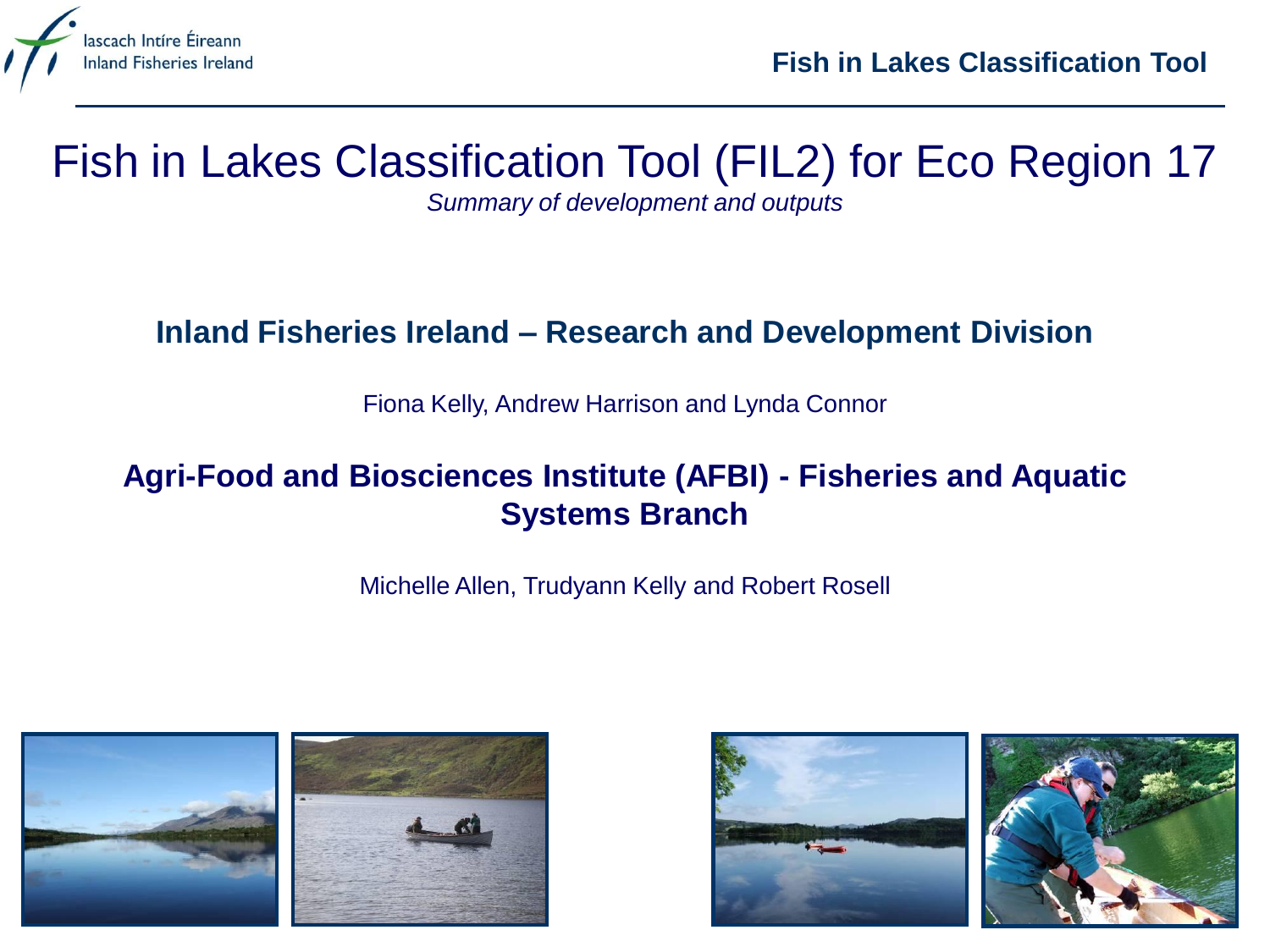

# **Overview**

- FIL1 (NS Share 2005-2006)
- $FIL2 2010$
- Typology suitable for fish
- Discriminant model-classification rules
- EQR model and classification of boundaries
- Ecological status
- Testing FIL2 on data from Scotland, England & Wales
- Preliminary comparison of FIL2 and EQR4
- **Questions**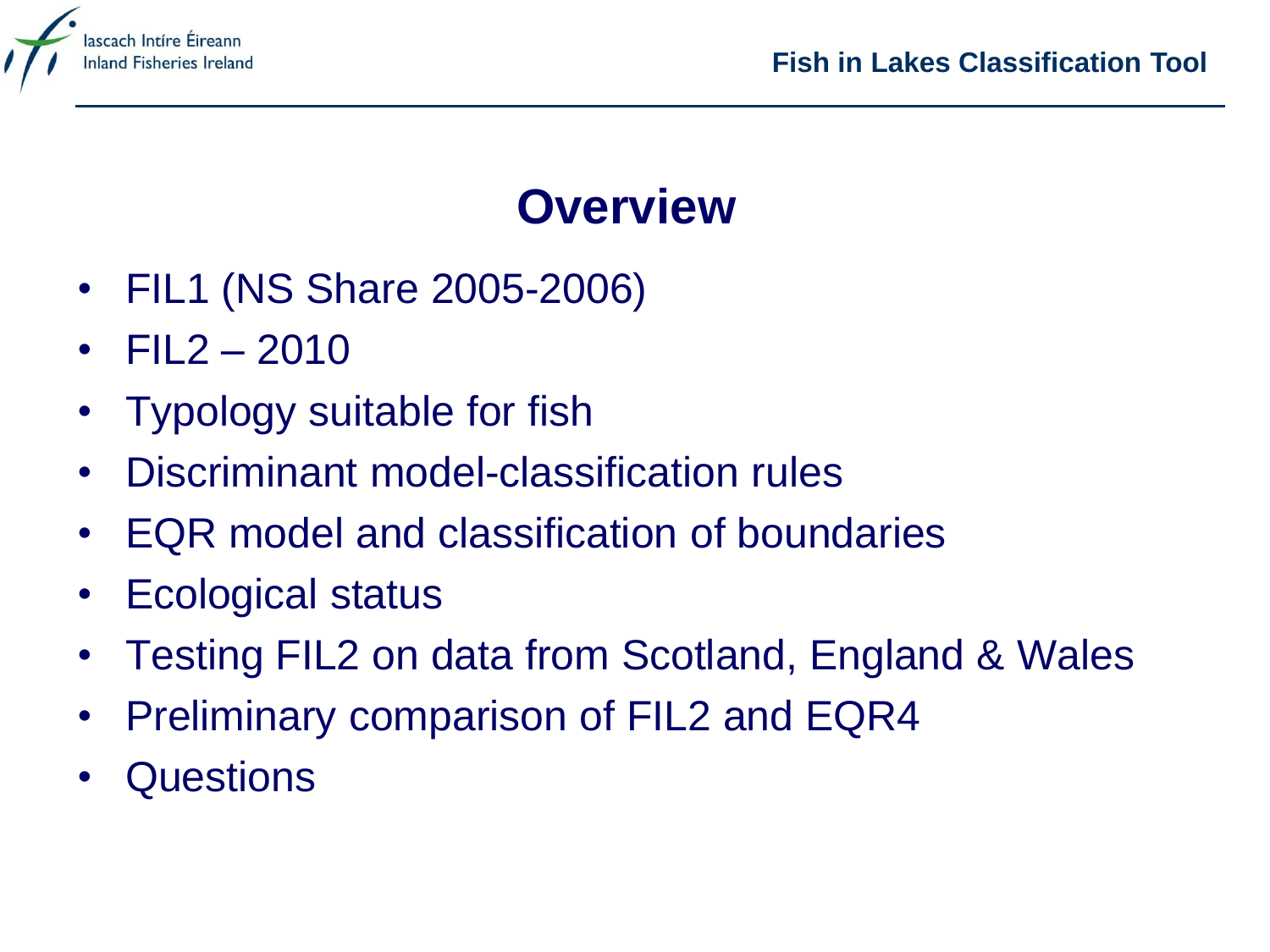

# **NS Share Project – FIL1 (Fish in lakes tool) (2005 to 2006)**

- •3 Fish types (salmonid, perch and roach)
- •Multimetric approach

•The individual metrics were not scored and combined in the manner employed by other researchers (e.g. Karr).

•Combines metrics using a classification rule (Discriminant analysis)

•Not fully WFD compliant as no EQRs



**Only 80** 

**lakes**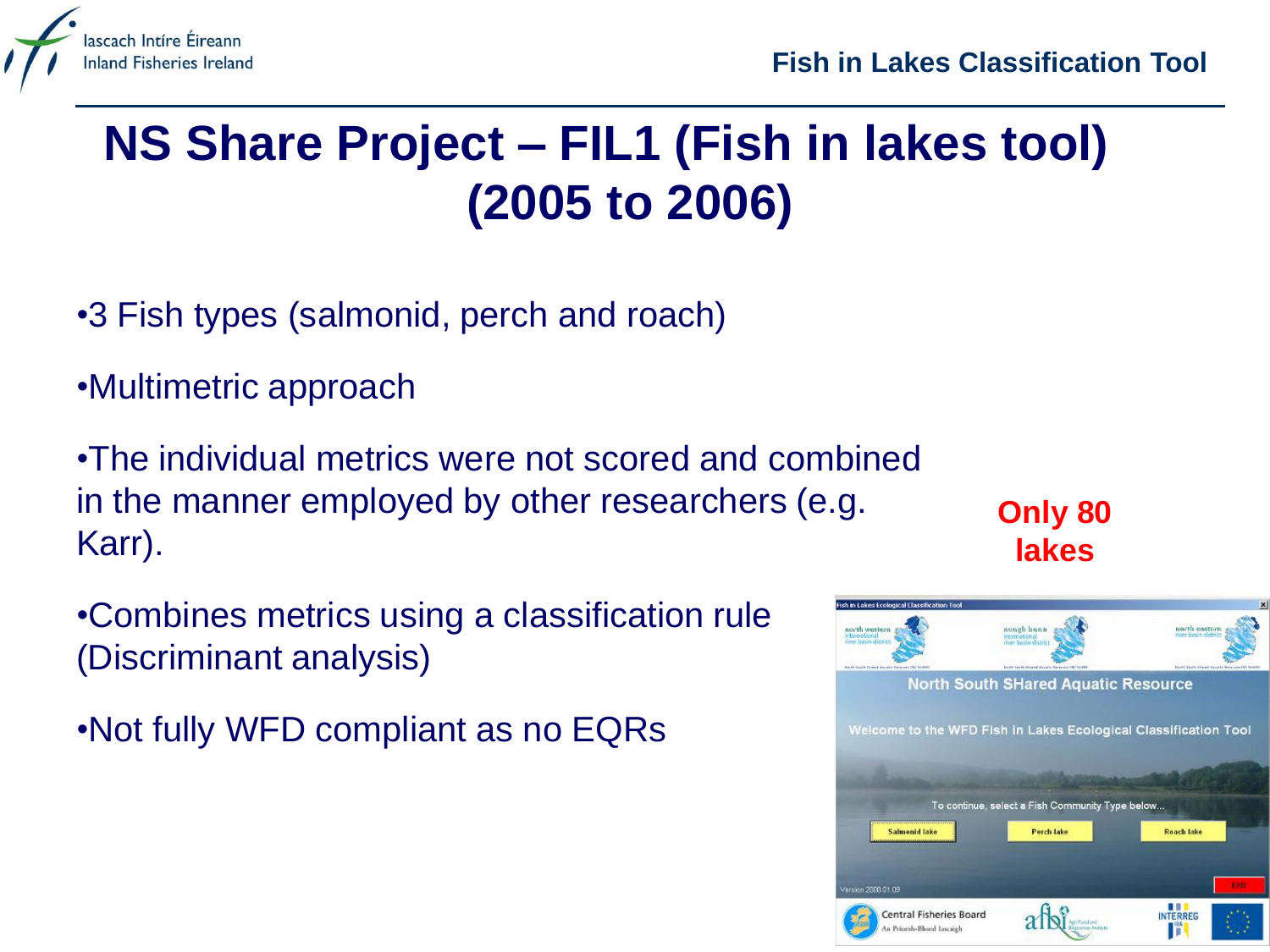

# **FIL2 - February to December 2010**

### **Objectives**

- Update FIL1 using new additional data (2007 to 2009)
- Test typology
- Derive an Ecological Quality Ratio (EQR) for each lake [0,1]
- Assign quantitative EQR boundaries to the 5 qualitative ecological status classes – high, good, moderate, poor and bad
- Assess if the end product is transferable between member states intercalibration to be finalised by June 2011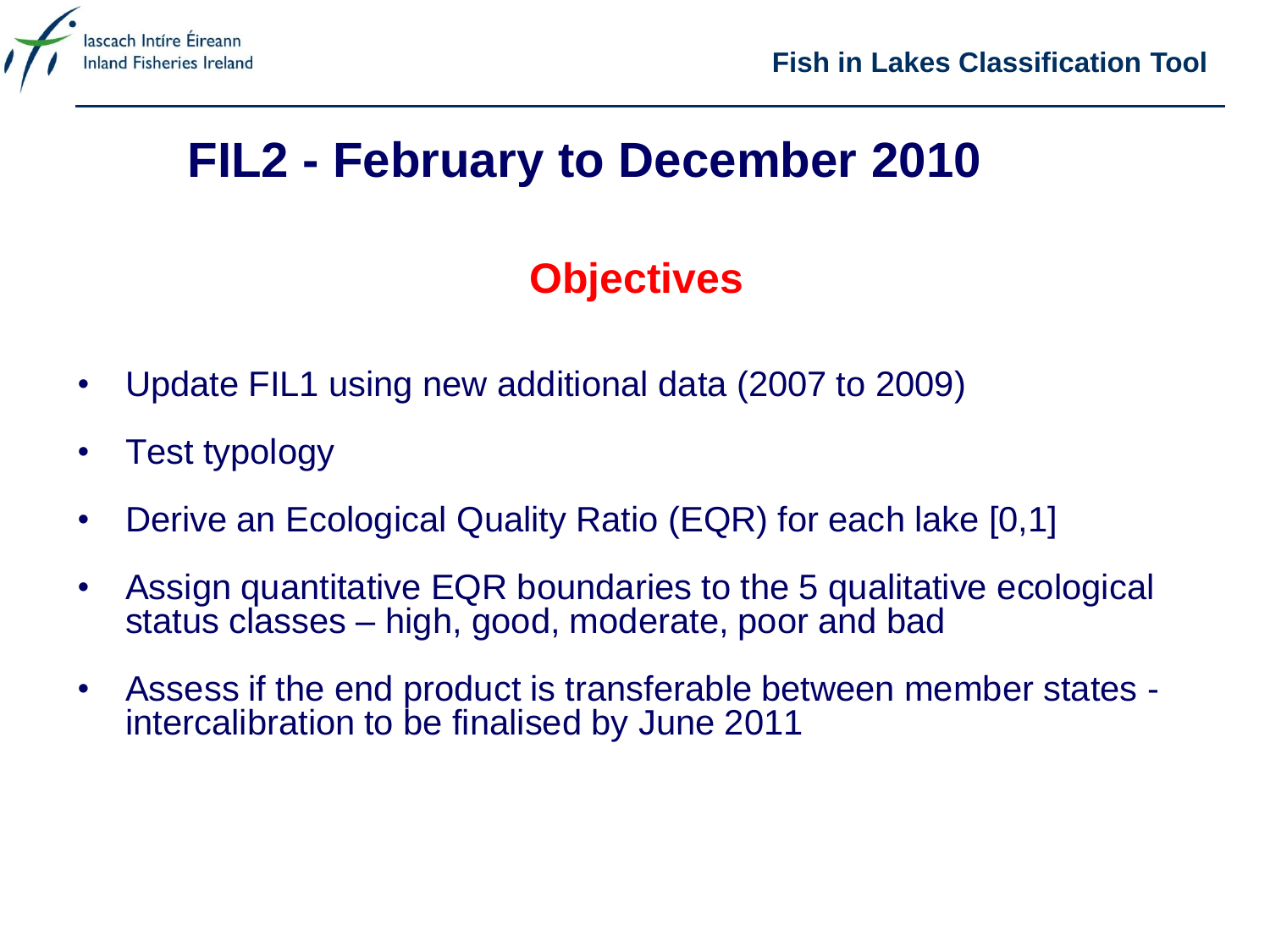

### First questions to be addressed

- 1. Can fish be used to classify ecological status?
- 2. Is there a change in the structure of the fish community in relation to a decrease in trophic status/water quality?

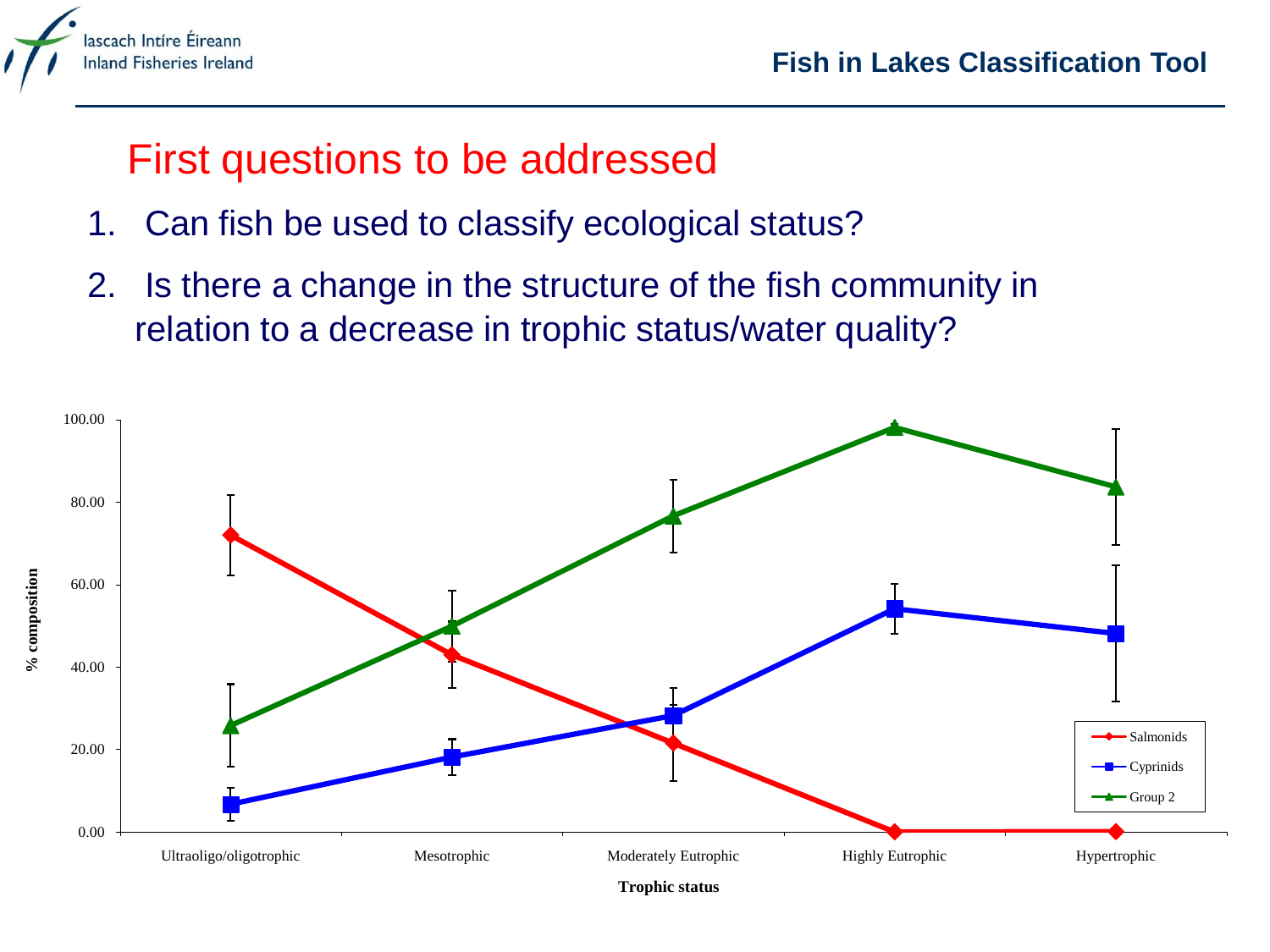

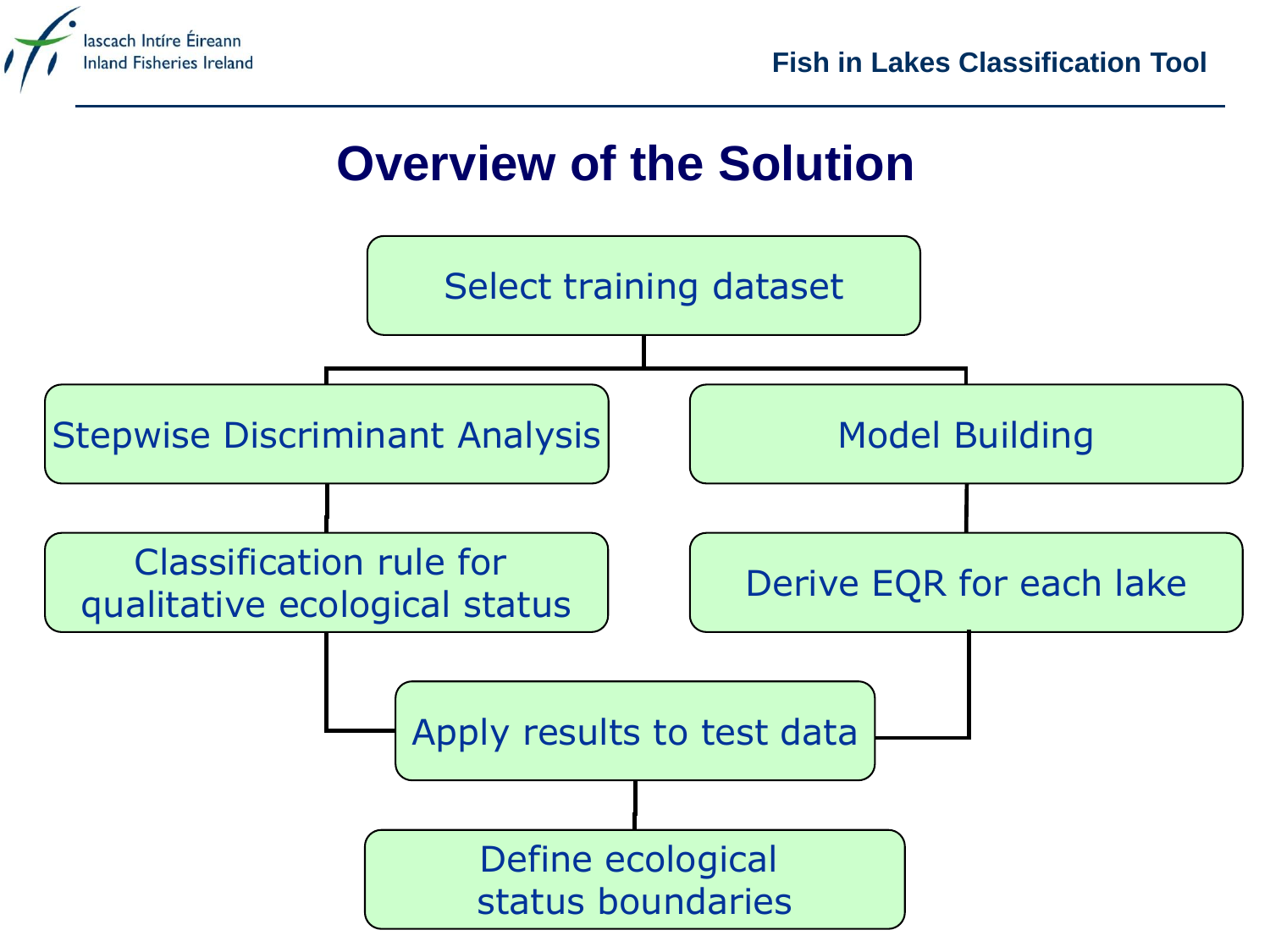

# **Fish in lakes Data (2005 to 2009)**

- 137 lakes surveyed = training dataset
- 14 lakes surveyed on two occasions = test dataset (1<sup>st</sup> survey)
- Abiotic metrics (x 8)
- Pressure metrics (x 9)
- Fish metrics (x 145)
	- species composition, reproduction, abundance, biomass, condition, age, length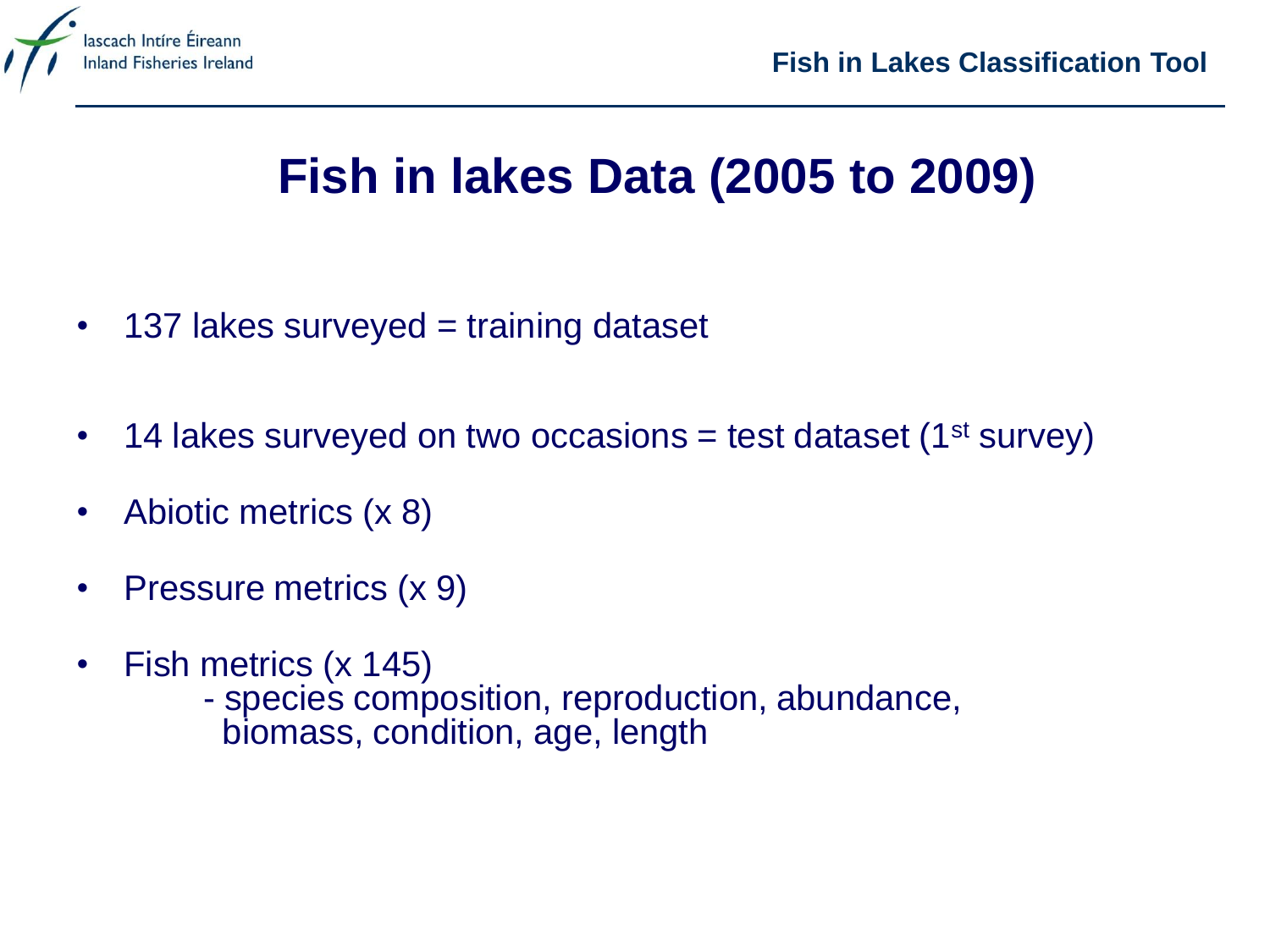

# **Typology for lakes – Ecoregion 17**

|                                | <b>Impact Class</b> |                |                 |                |                |              |
|--------------------------------|---------------------|----------------|-----------------|----------------|----------------|--------------|
| <b>Typology</b>                | <b>High</b>         | Good           | <b>Moderate</b> | <b>Poor</b>    | <b>Bad</b>     | <b>Total</b> |
| Low ALK $<$ 4m $<$ 50Ha        | 5                   | 11             | 2               | $\overline{0}$ | 1              | 19           |
| Low ALK <4m ≥50Ha              | $\overline{0}$      | 6              | $\overline{0}$  | $\overline{0}$ | $\overline{0}$ | 6            |
| Low ALK $\geq 4m$ <50Ha        | 1                   | $\overline{4}$ | $\overline{0}$  | $\overline{0}$ | $\Omega$       | 5            |
| Low ALK ≥4m ≥50Ha              | 5                   | 14             | $\overline{0}$  | $\overline{0}$ | $\overline{0}$ | 19           |
| Med ALK $<$ 4m $<$ 50Ha        | $\overline{0}$      | 5              | 3               | 3              | 3              | 14           |
| Med ALK <4m $\geq$ 50Ha        | $\overline{0}$      | 8              | 3               | $\overline{2}$ | $\overline{0}$ | 13           |
| Med ALK $\geq$ 4m <50Ha        | $\Omega$            | 5              | 3               | $\overline{0}$ | $\overline{0}$ | 8            |
| Med ALK $\geq 4m \geq 50$ Ha   | 1                   | 11             | 1               | $\Omega$       | $\Omega$       | 13           |
| High ALK <4m <50Ha             | $\overline{0}$      | 4              | 2               | 2              | 1              | 9            |
| High ALK $\leq$ 4m $\geq$ 50Ha | $\overline{2}$      | 9              | 1               | $\overline{0}$ | 2              | 14           |
| High ALK $\geq$ 4m <50Ha       | $\overline{2}$      | $\overline{4}$ | 3               | $\Omega$       | $\Omega$       | 9            |
| High ALK ≥4m ≥50Ha             | $\overline{2}$      | 6              | $\overline{0}$  | $\overline{0}$ | $\overline{0}$ | 8            |
| <b>Total</b>                   | 18                  | 87             | 18              | $\overline{7}$ | $\overline{7}$ | 137          |

### **Question: Is it appropriate for fish?**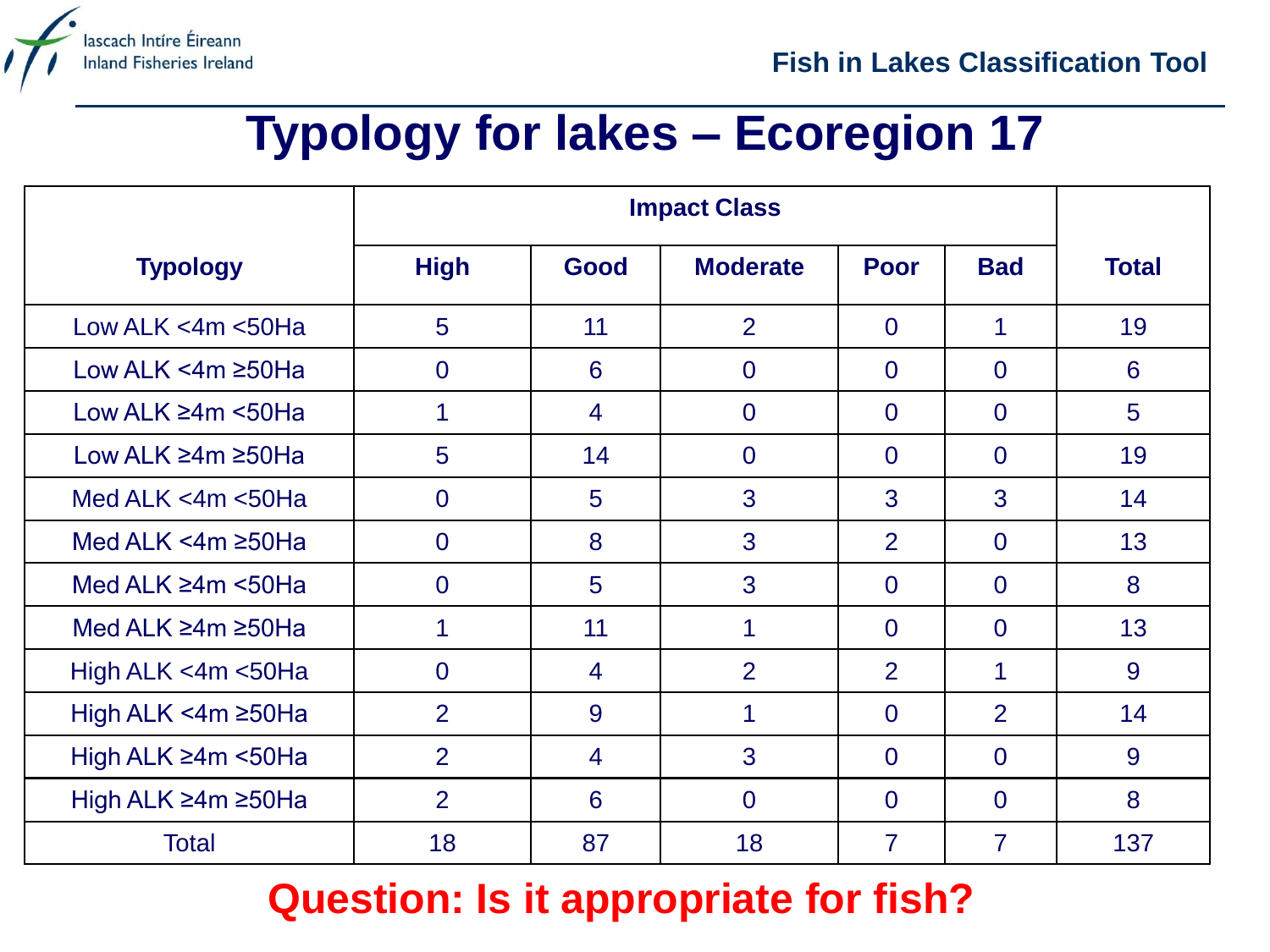# **Typology suitable for fish**

Reference condition defined as:

- $-$  % Natural land Ref  $> 80\%$
- % Agricultural Ref < 20%
- % Urban land Ref <20%
- % Forestry Ref <20%
- TP mean Ref <12ug/l P (rejection threshold <20ug/l P)
- Chlor a mean Ref < 8mg/l (rejection threshold <15mg/l)
- $pH$  Ref = 6-9
- 

– Connectivity Ref = no barriers or no natural impassable barriers

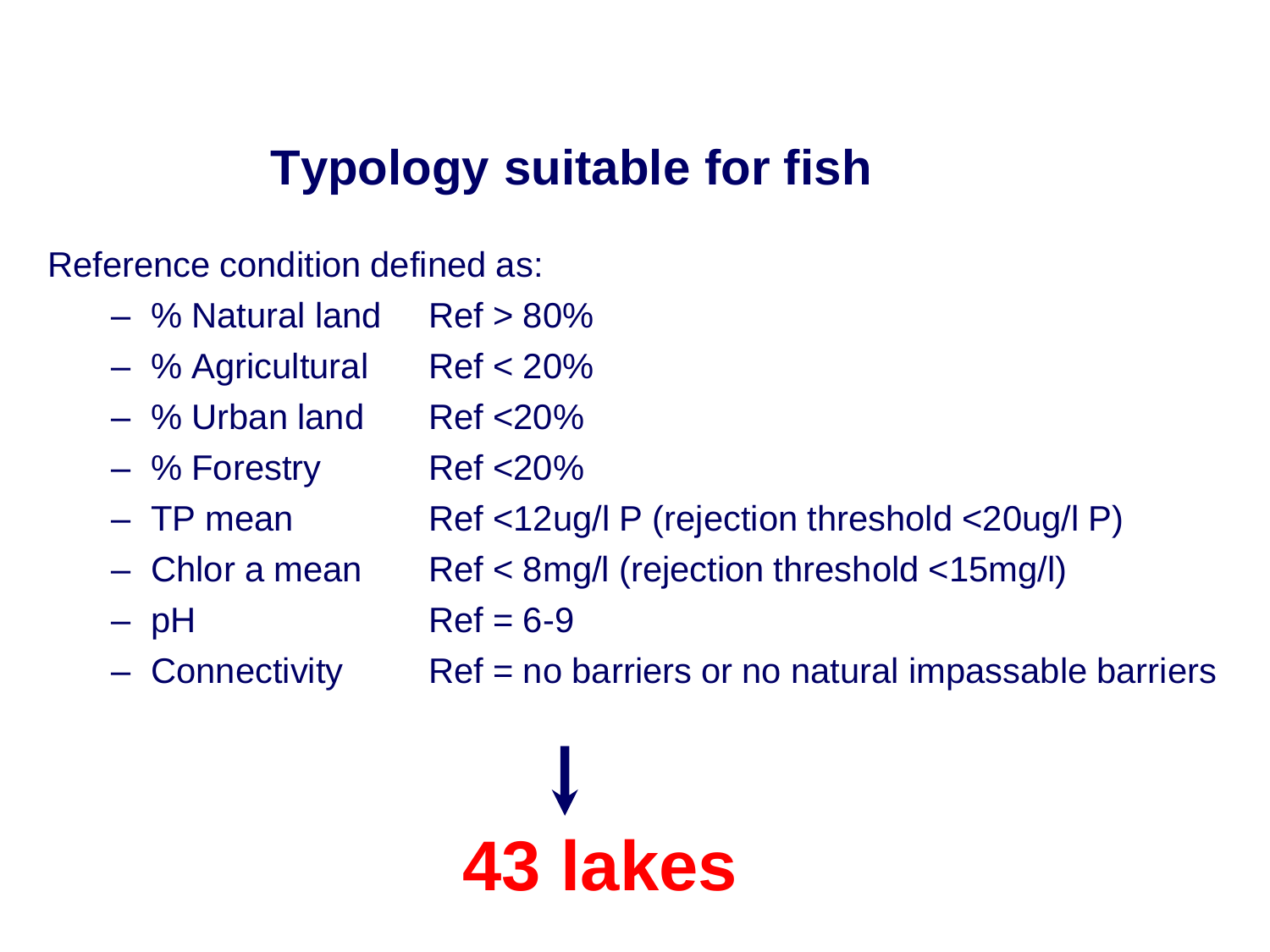

# **Developing a typology appropriate for fish**



### **PCA, Cluster and Stepwise Discriminant analysis**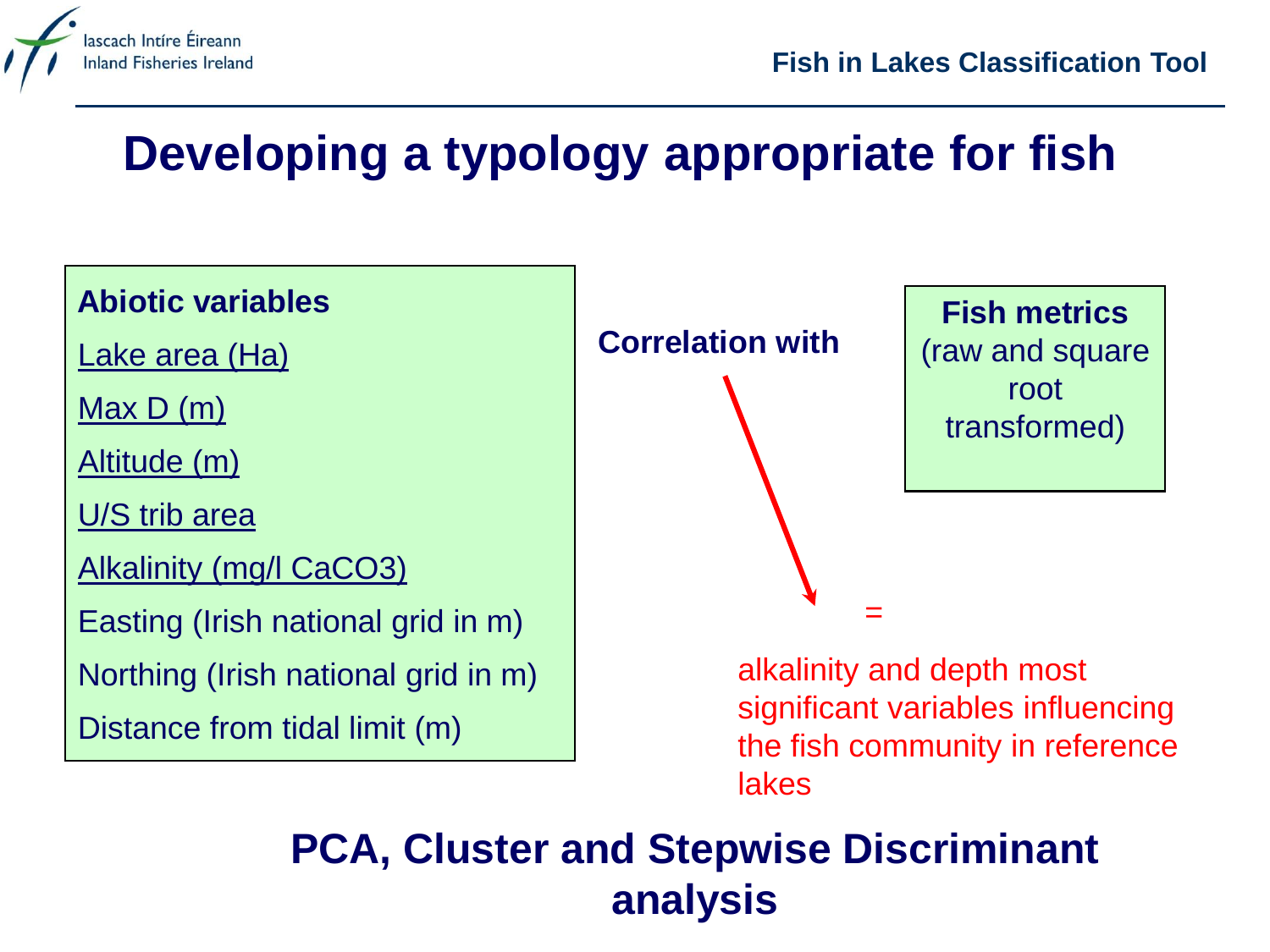

## **Defining typology: Cluster analysis - reference lakes**



### **Cluster analysis of fish metrics - 4 groups of lakes**

*(Ward linkage method on square root transformed data)*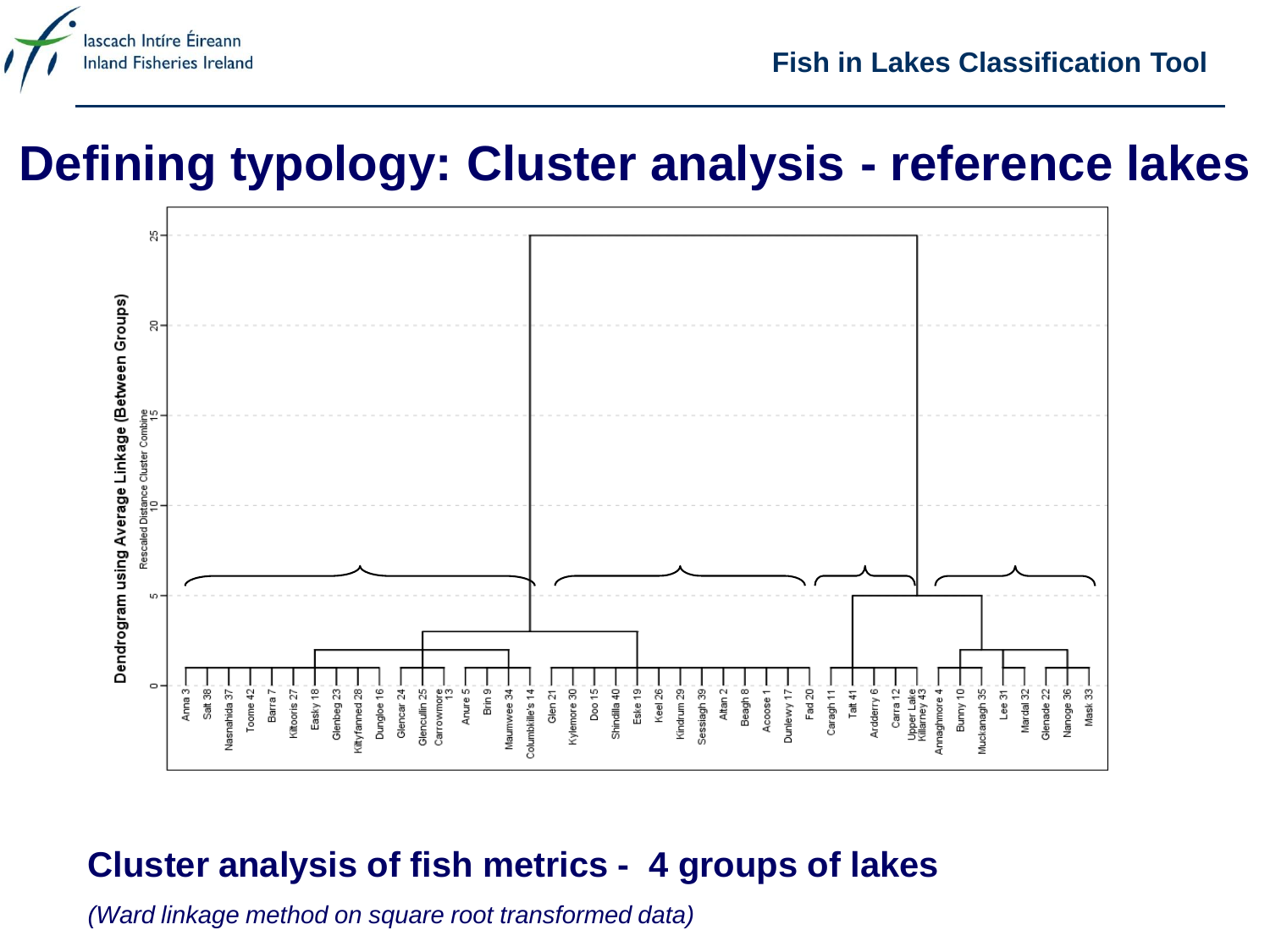

# Results: Typology

#### no clear cut-points, cross-over in range of values



Boxplots of alkalinity and Max Depth grouped by cluster membership when analysing the square root transformed fish metrics using the Ward linkage method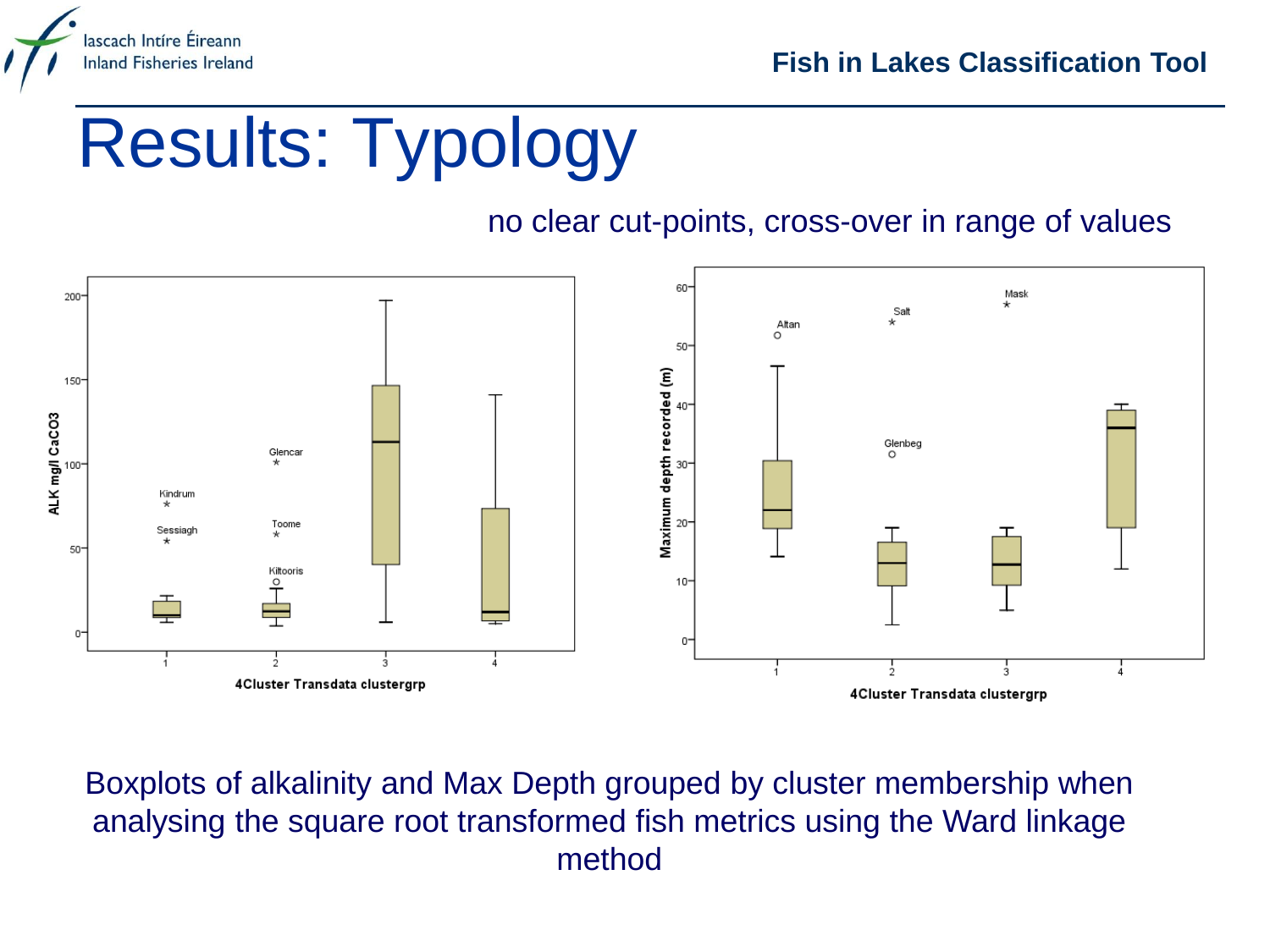# **Typology for fish in lakes in Ireland**

| <b>Alkalinity</b> | mg/l $CaCO3$ Max Depth |                | (m) |
|-------------------|------------------------|----------------|-----|
| Low               | <67                    | <b>Shallow</b> | ~17 |
| Low               | $67$                   | Deep           | >17 |
| <b>High</b>       | >67                    | <b>Shallow</b> | ~17 |
| <b>High</b>       | >67                    | Deep           | >17 |

- **1. Optimum cut-point for ALK was 67 with 36 of the 43 lakes being correctly classified into Low and High ALK**
- **2. The optimum cut-point for depth was 17 with 35 of the 43 lakes being correctly classified into Shallow and Deep depth**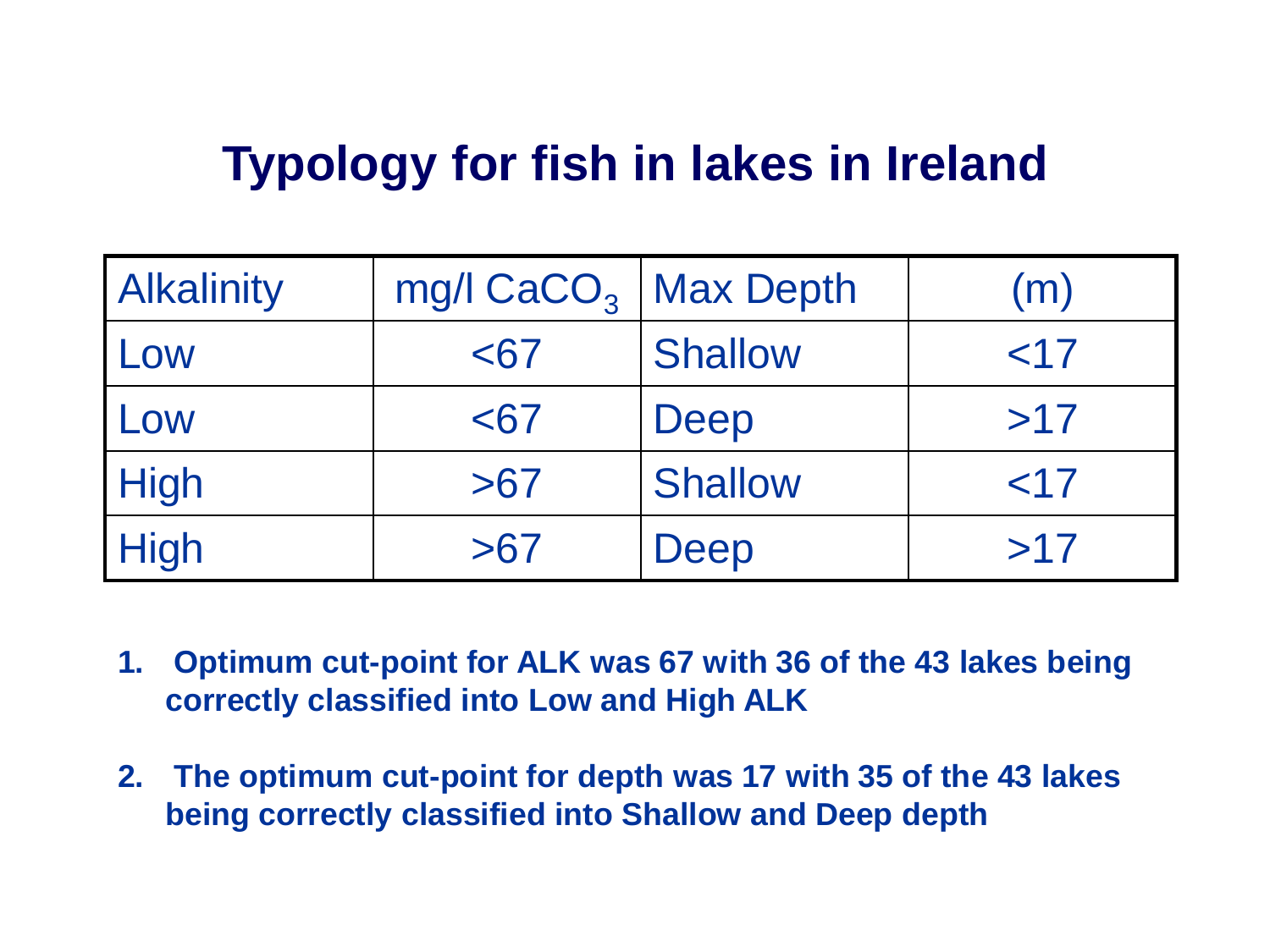

# **Next steps**

- 1. Define a pressure gradient
- 2. Stepwise discriminant analysis and classification rules for assigning qualitative ecological status
- 3. EQR model
- 4. Define Boundaries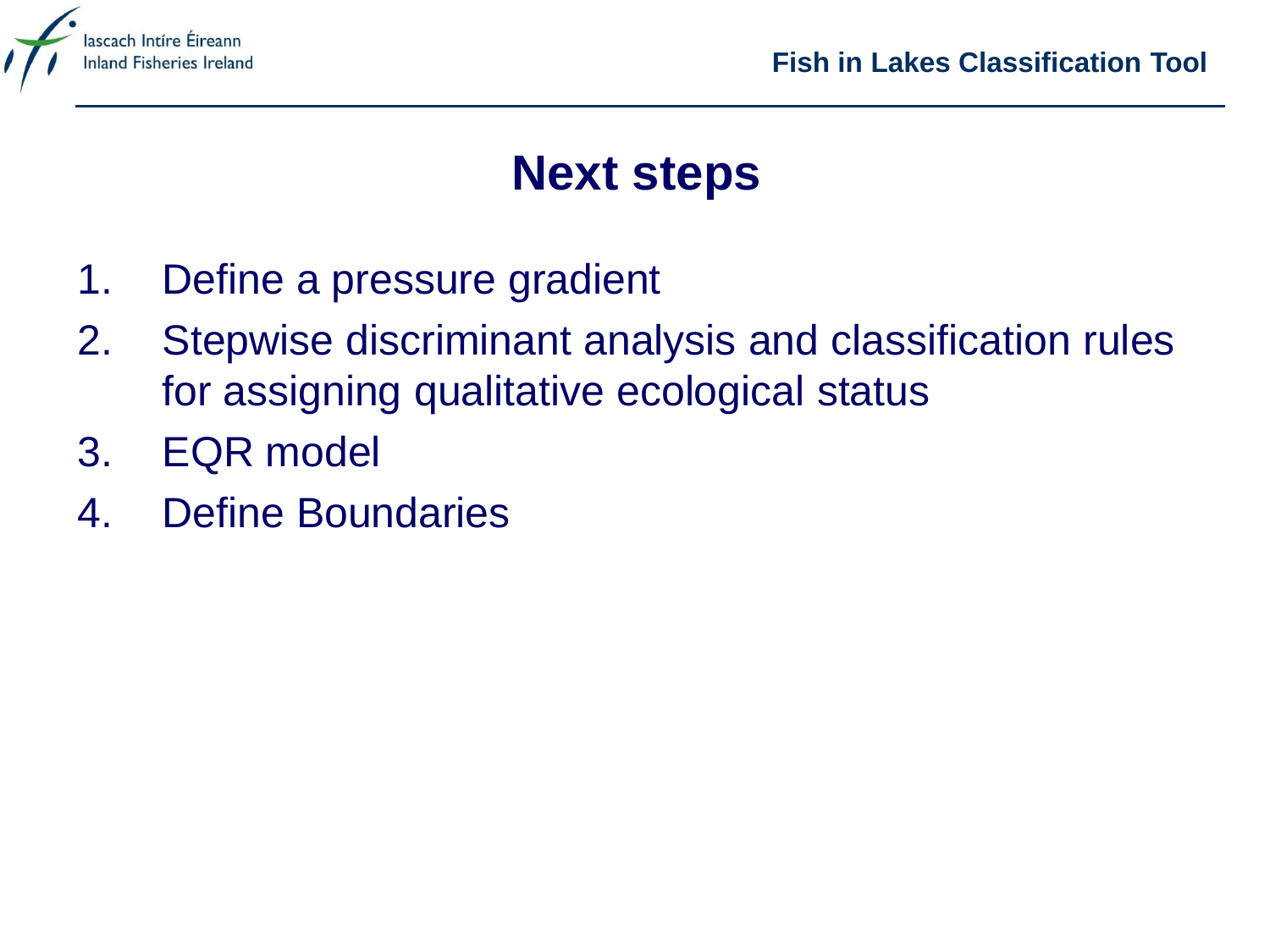### **1. Define a Pressure gradient**

Combine the TP\_MEAN and CHLOR\_MAX using a 'lowest common denominator' approach E.g. TP\_MEAN = high, CHLOR\_MAX = good…..overall = good TP\_MEAN = good, CHLOR\_MAX = poor…..overall = poor

|                                        | Total P (ug/l P)             | Max Chl a (mg/m3) |
|----------------------------------------|------------------------------|-------------------|
| Ultraoligo/Oligotrophic (HIGH)         | $TP$ MEAN <12                | < 8.0             |
| Mesotrophic (GOOD)                     | $12 \le T$ P_MEAN < 35       | $>8 - 25$         |
| <b>Moderately Eutrophic (MODERATE)</b> | $35 \leq T$ P MEAN $\leq 60$ | $>25 - 50$        |
| <b>Highly Eutrophic (POOR)</b>         | $60 \le T$ P MEAN $< 100$    | $>50 - 5 = 75$    |
| Hypertrophic (BAD)                     | <b>TP MEAN &gt;100</b>       | >75               |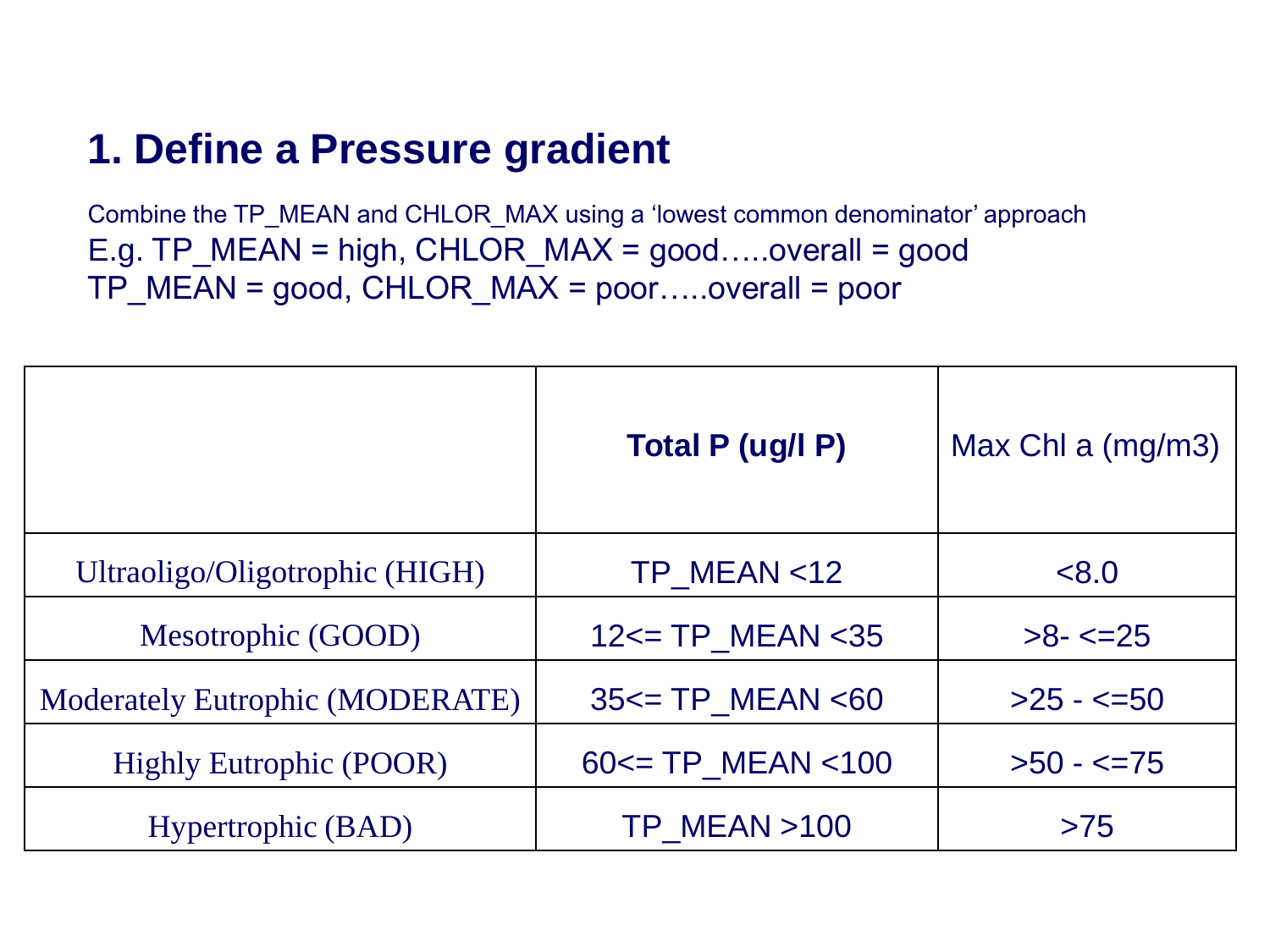#### **Number of lakes by typology and impact class for the training dataset**

### **Combined poor and bad**

|                                      | <b>Impact Class</b> |      |                |                |              |
|--------------------------------------|---------------------|------|----------------|----------------|--------------|
| <b>Typology</b>                      | <b>High</b>         | Good | <b>Mod</b>     | Poor/bad       | <b>Total</b> |
| <b>Low Alkalinity/Shallow Depth</b>  | 11                  | 25   | $\overline{4}$ | 8              | 48           |
| <b>Low Alkalinity/Deep Depth</b>     | 5                   | 18   | $\overline{4}$ | $\overline{2}$ | 29           |
| <b>High Alkalinity/Shallow Depth</b> | 3                   | 17   | 11             | 12             | 43           |
|                                      |                     |      |                |                |              |
| <b>High Alkalinity/Deep Depth</b>    | 3                   | 12   | 1              | 1              | 17           |
| <b>Total</b>                         | 22                  | 72   | 20             | 23             | 137          |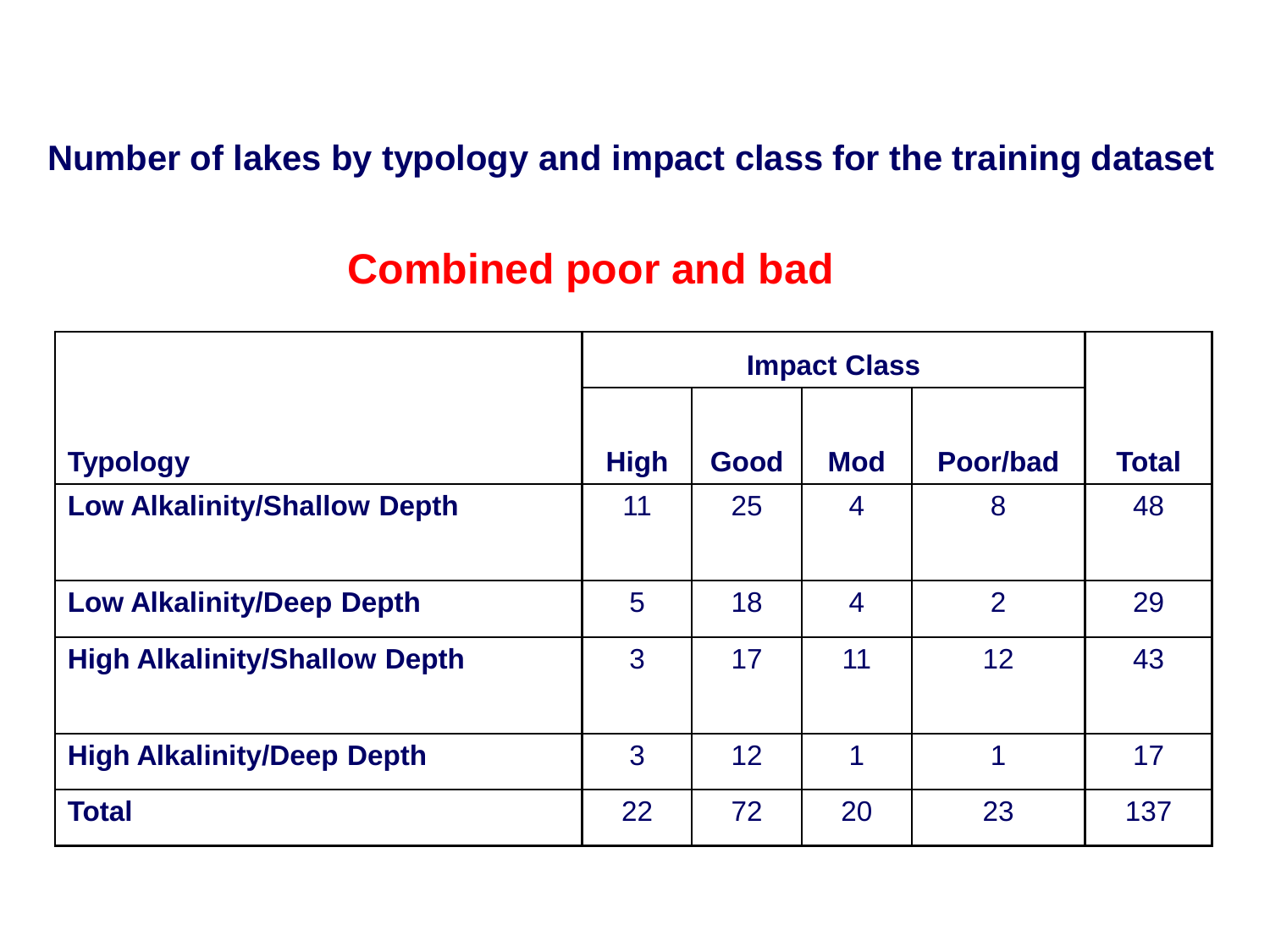

### **2. Classification rule for qualitative ecological status**

- Discriminant analysis classification rules were developed for each of the 4 typologies using a stepwise procedure.
- The discriminant analysis process will objectively identify which of the metrics will maximise the between to within impact class variability.
- Sparse metrics, metrics with missing values and species-specific metrics for EEL, PIKE, PRED, ROACHBREAM, ROACHRUDD, RUDDBREAM and TENCH were excluded from the analysis
- Sparse was defined to be those metrics with less than 10% non-zero values.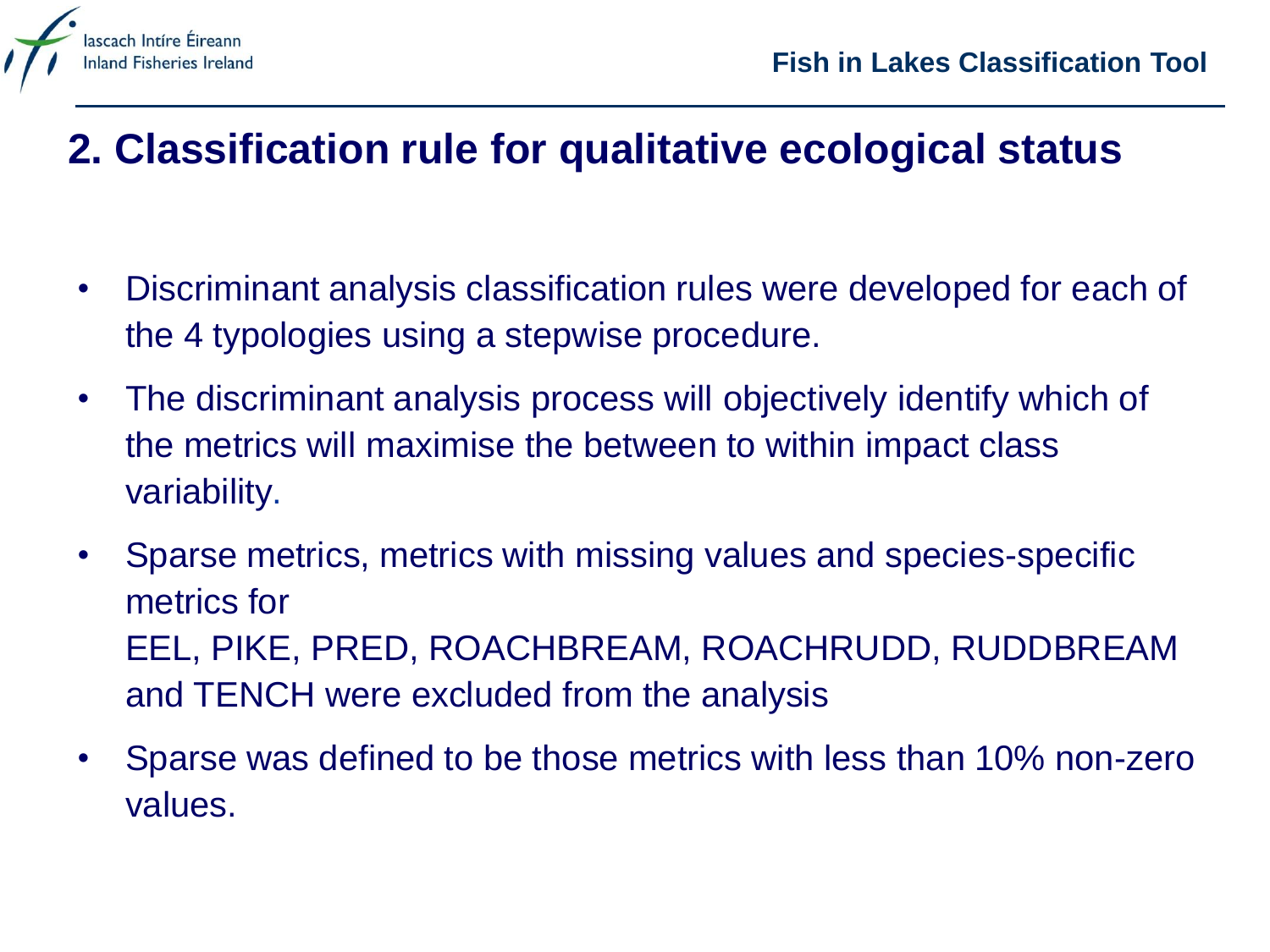

# **13 fish metrics used for the DA classification**

#### **CORE METRICS**

- TOT BPUE: Sum of mean biomass per unit effort (excl. eels and adult salmon)
- NAT\_BPUE: Sum of mean biomass per unit effort of native (group 1) fish species
- PERCH BIO: Mean perch biomass per unit effort

#### **OPTIMAL METRICS (stepwise procedure)**

- RHEO\_BIO: % individuals (based on BPUE excl. eels & adult salmon) that are rheophilic
- SPE\_EVEN: Species evenness/dominance (1/D=1/(Nmax/Ntot) (Nmax= no. inds represented by the most abundant species, Ntot=total number of individuals in the sample (eels captured in fyke nets excluded) (Based on total number of fish captured)
- ROACH BPUE: Mean biomass per unit effort  $((q)$  of fish per linear metre of net gill nets and fyke nets)
- BREAM % IND: % composition of bream based on CPUE (BREAM\_CPUE/TOTAL\_CPUE\*100)
- PHYT % BIO: % individuals (based on BPUE excl. eels and adult salmon) that are phytophilic
- 2 % BIO: % biomass of Group 2 species (based on BPUE excl. eels and adult salmon), inc hybrids
- CYP\_BIO: % biomass (based on BPUE excl. eels and adult salmon) of cyprinid species, inc hybrids
- RUDD\_%\_IND: % composition of rudd based on CPUE (RUDD\_CPUE/TOTAL\_CPUE\*100)
- MAX\_L\_DOM\_BIO: Maximun length of dominant species (based on BPUE excl. eels and adult salmon)
- LITH IND:  $\frac{1}{2}$  % individuals (based on CPUE excl. eels and adult salmon) that are lithophilic

#### (per linear metre of net used – gill nets and fykes)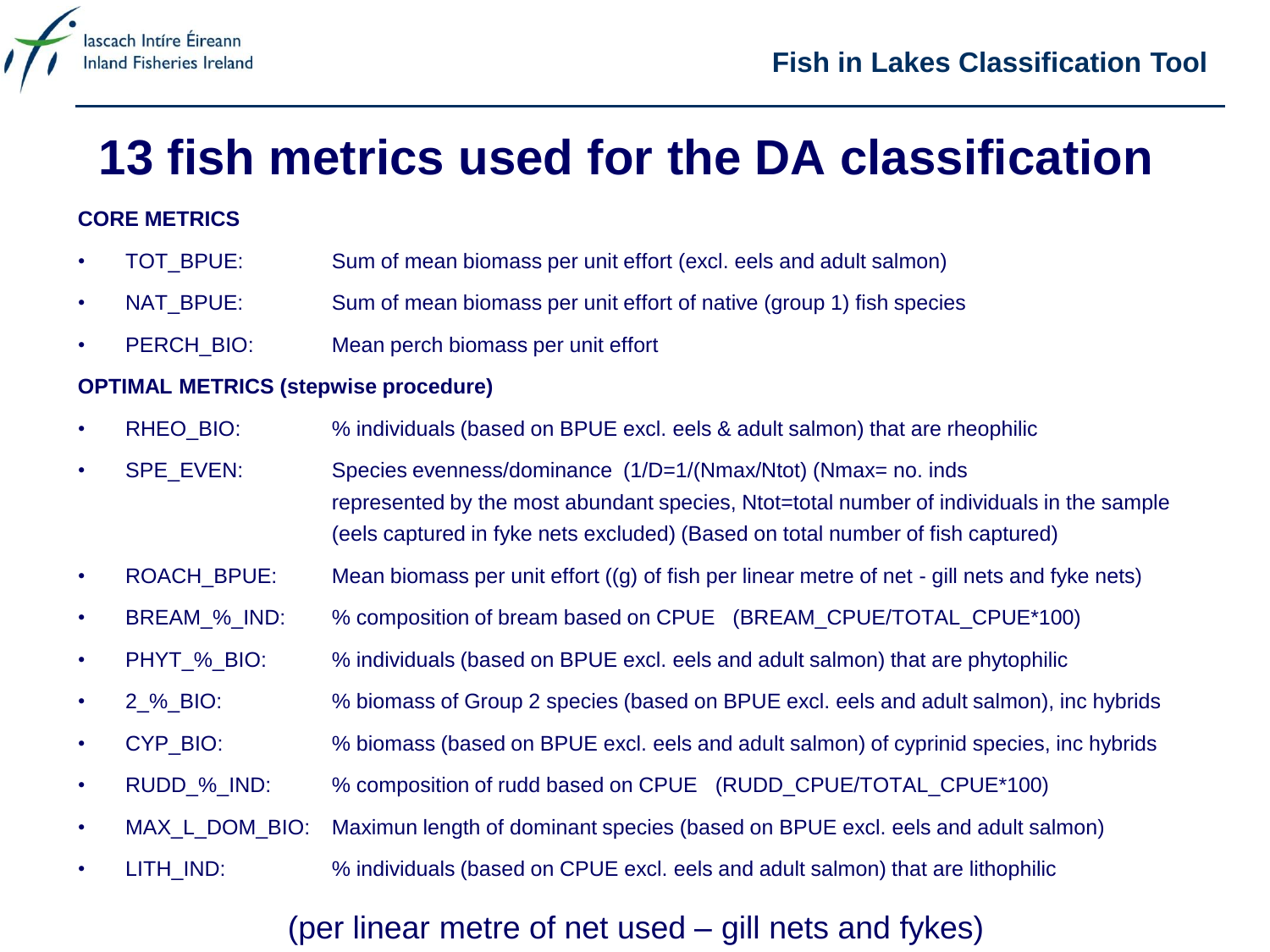

### **Low ALK/Shallow lakes: 6 fish metrics**

**Canonical Discriminant Functions** 

**Classification of the discriminant analysis rule**



Plot of the first two discriminant functions based on the 6 metrics

92.1% of the variation within the data was explained by the first two discriminant functions .

| Impact_Class4lev<br><b>O</b> High<br>Good<br>Moderate<br>OPoor or Bad<br>Group Centroid |                                                | <b>Predicted Impact Class</b> |      |                |                 |              |
|-----------------------------------------------------------------------------------------|------------------------------------------------|-------------------------------|------|----------------|-----------------|--------------|
|                                                                                         | <b>Actual</b><br><b>Impact</b><br><b>Class</b> | <b>High</b>                   | Good | <b>Mod</b>     | <b>Poor/Bad</b> | <b>Total</b> |
|                                                                                         | <b>High</b>                                    | 7                             | 3    | 1              | 0               | 11           |
|                                                                                         | Good                                           | 4                             | 17   | $\overline{2}$ | $\overline{2}$  | 25           |
|                                                                                         | <b>Moderate</b>                                | 0                             | 1    | 3              | 0               | 4            |
|                                                                                         | <b>Poor or Bad</b>                             | 0                             | 0    | 0              | 8               | 8            |
|                                                                                         | <b>Total</b>                                   | 11                            | 21   | 6              | 10              | 48           |

72.9% of the lakes were correctly classified and when jack-knifing 52.1% were correctly classified.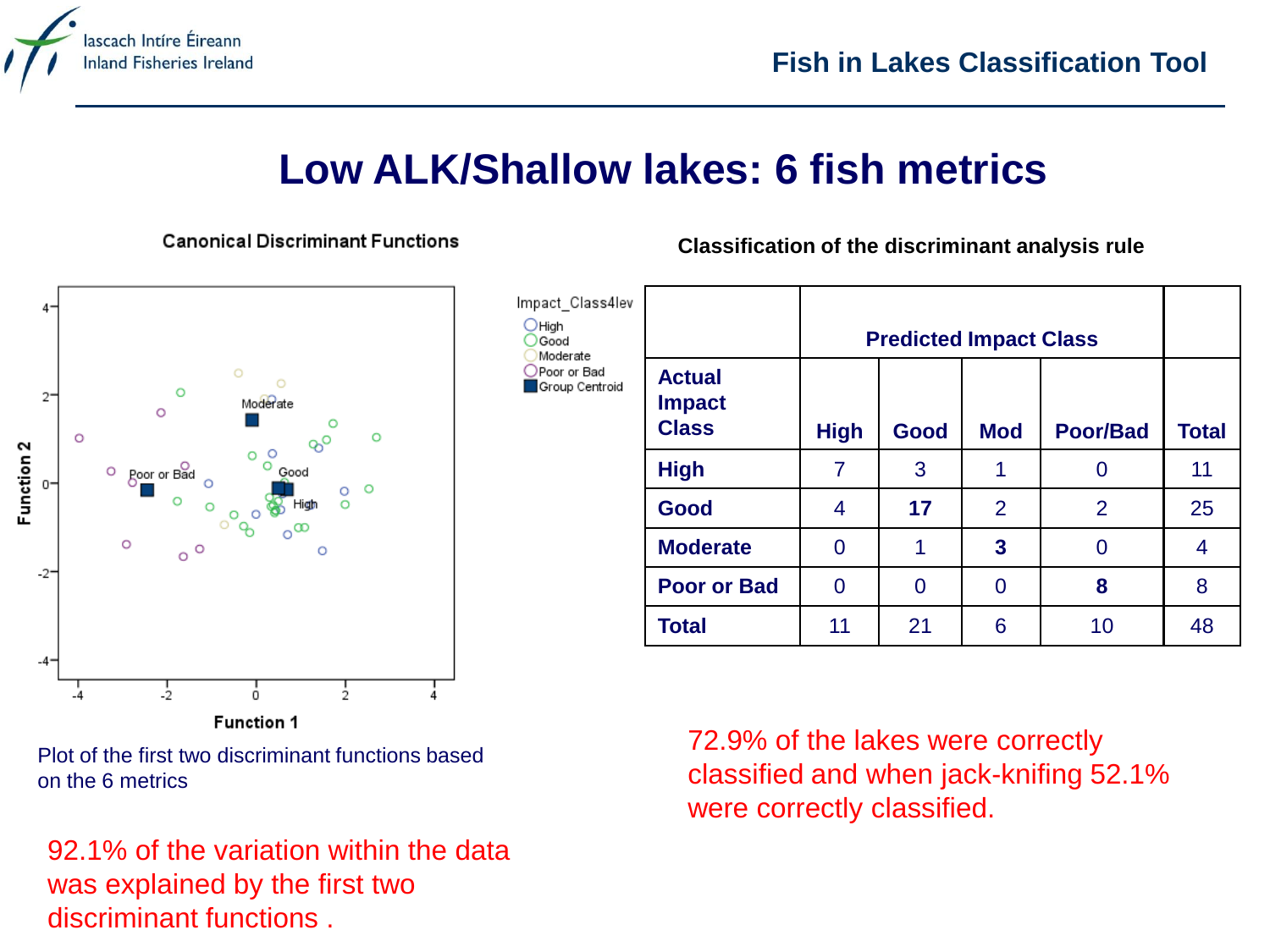

#### **Low alkalinity shallow lakes: 6 fish metrics significant**



Typology-specific boxplots for the metrics identified by the discriminant analysis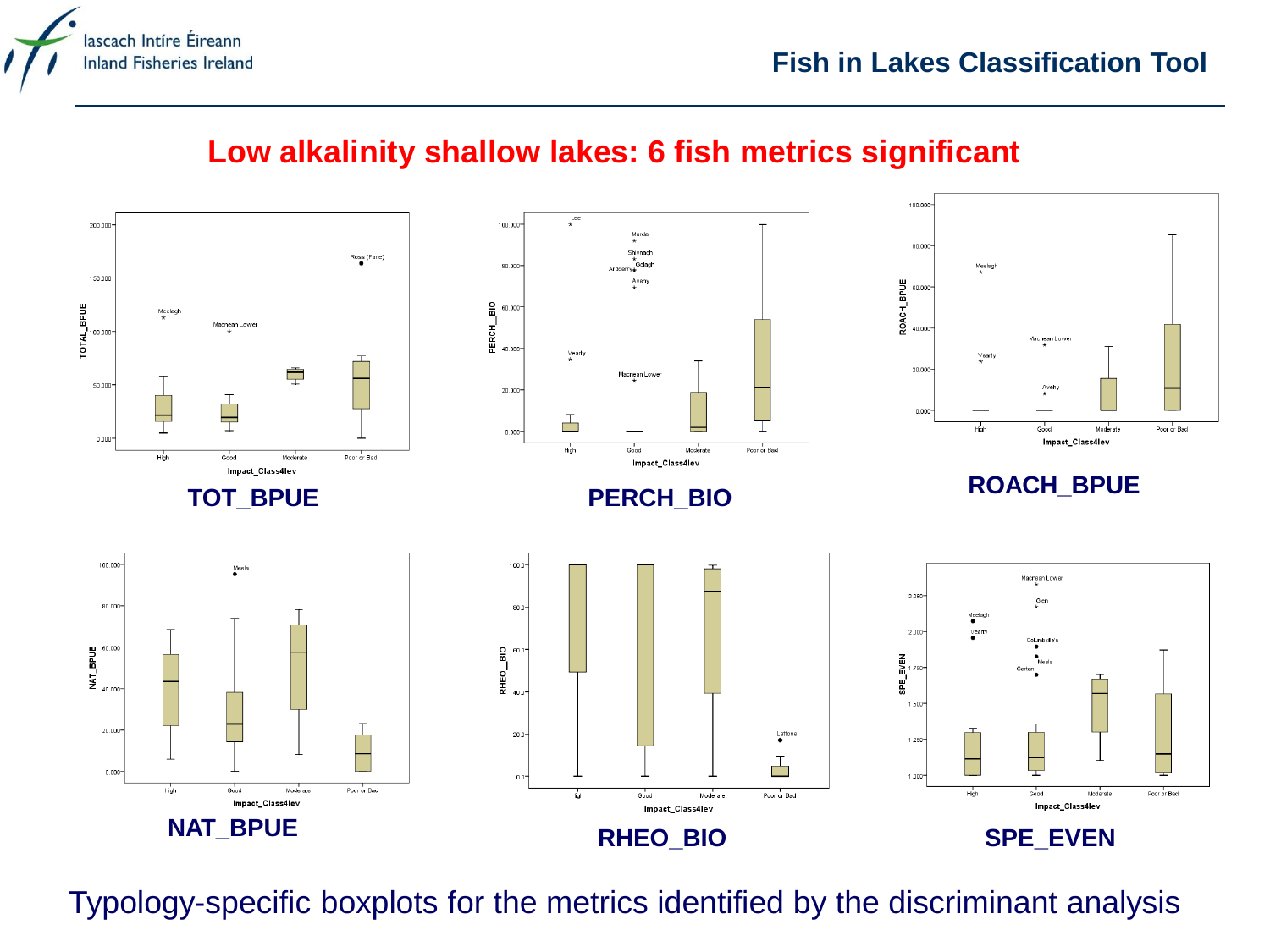### **Low ALK/Deep Lakes: 5 fish metrics significant**

#### **Canonical Discriminant Functions**



Plot of the first two discriminant functions based on the 5 metrics

98.7% of the variability within the data was explained by the first two discriminant functions

**Classification of the discriminant analysis rule**

|                                                |              | <b>Predicted Impact Class</b> |                |                 |              |
|------------------------------------------------|--------------|-------------------------------|----------------|-----------------|--------------|
| <b>Actual</b><br><b>Impact</b><br><b>Class</b> | <b>High</b>  | Good                          | <b>Mod</b>     | <b>Poor/Bad</b> | <b>Total</b> |
| <b>High</b>                                    | $\mathbf{3}$ | $\overline{2}$                | O              |                 | 5            |
| Good                                           | 5            | 12                            | 1              |                 | 18           |
| <b>Moderate</b>                                | 0            | 2                             | $\overline{2}$ | O               | 4            |
| <b>Poor/Bad</b>                                | 0            | O                             | O              | $\mathbf{2}$    | 2            |
| <b>Total</b>                                   | 8            | 16                            | 3              | $\overline{2}$  | 29           |

65.7% of the lakes were correctly classified and when jack-knifing 51.7% were correctly classified.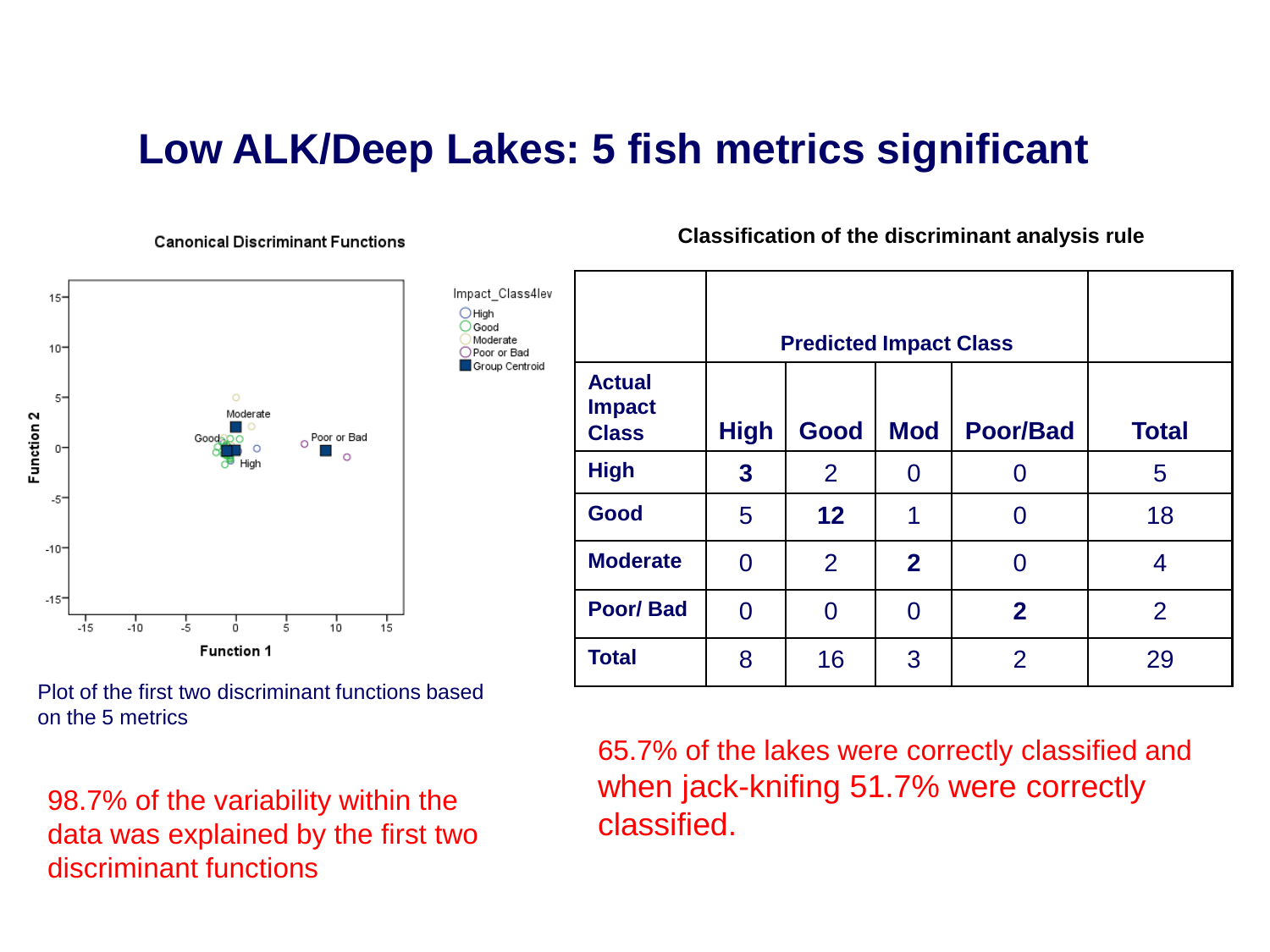

#### **Low alkalinity deep lakes: 5 fish metrics significant**



Typology-specific boxplots for the metrics identified by the discriminant analysis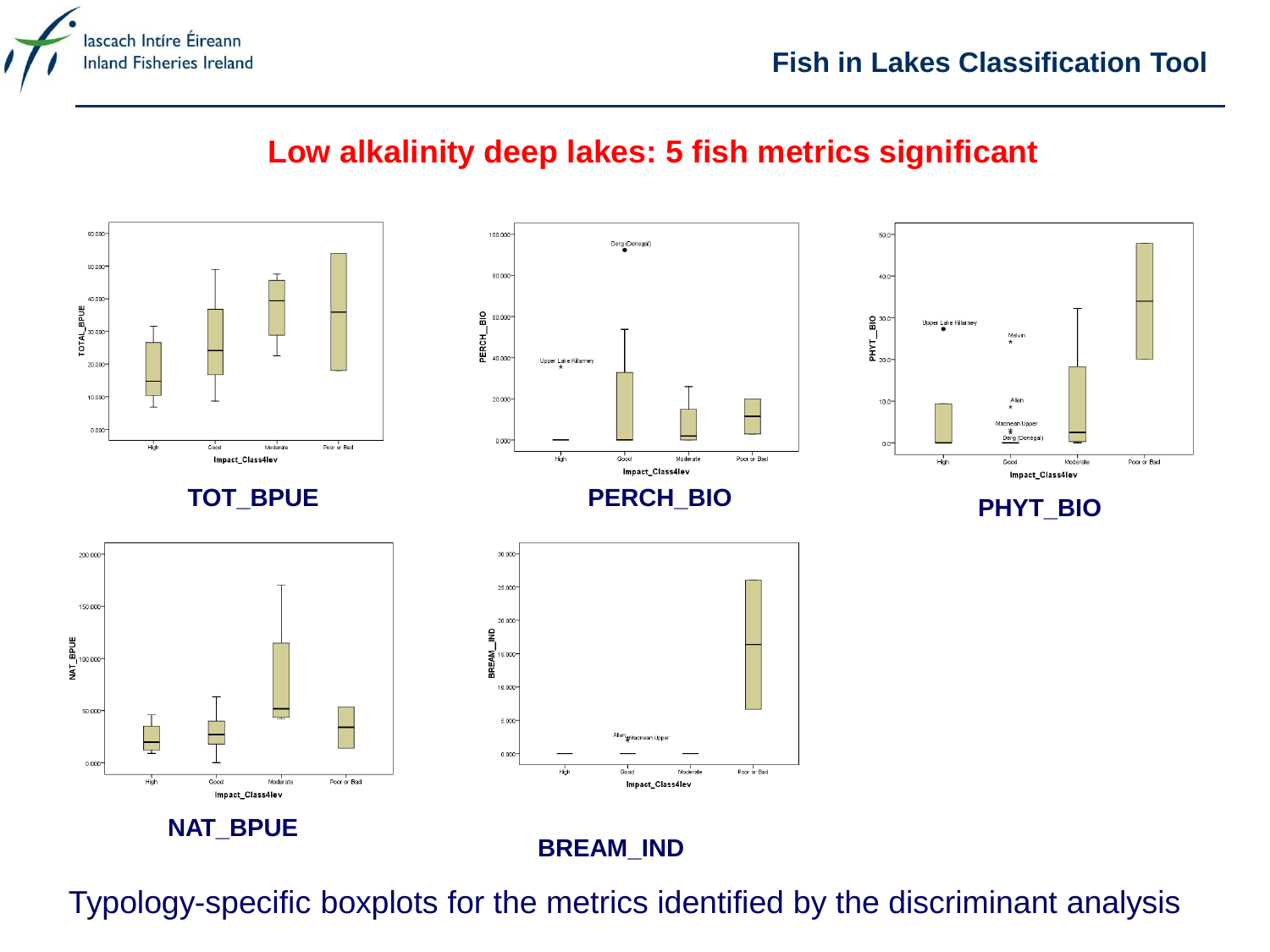

### **High alkalinity shallow lakes: 6 fish metrics significant**

**Canonical Discriminant Functions** 



Plot of the first two discriminant functions based on the 6 metrics

97.6% of the variation in the data was explained by the first two discriminant functions of the discriminant rule

**Classification of the discriminant analysis rule**

|                                                |                | <b>Predicted Impact Class</b> |            |                 |                 |  |  |
|------------------------------------------------|----------------|-------------------------------|------------|-----------------|-----------------|--|--|
| <b>Actual</b><br><b>Impact</b><br><b>Class</b> | <b>High</b>    | Good                          | <b>Mod</b> | <b>Poor/Bad</b> | <b>Total</b>    |  |  |
| <b>High</b>                                    | 3              | 0                             | O          | 0               | 3               |  |  |
| Good                                           | 0              | 13                            | 1          | 3               | 17              |  |  |
| <b>Moderate</b>                                | $\overline{2}$ | 4                             | 4          |                 | 11              |  |  |
| <b>Poor or Bad</b>                             | 0              | 3                             |            | 8               | 12 <sup>2</sup> |  |  |
| <b>Total</b>                                   | 5              | 20                            | 6          | 12              | 43              |  |  |

65.1% of the lakes were correctly classified and when jack-knifing 53.3% of the lakes were correctly classified.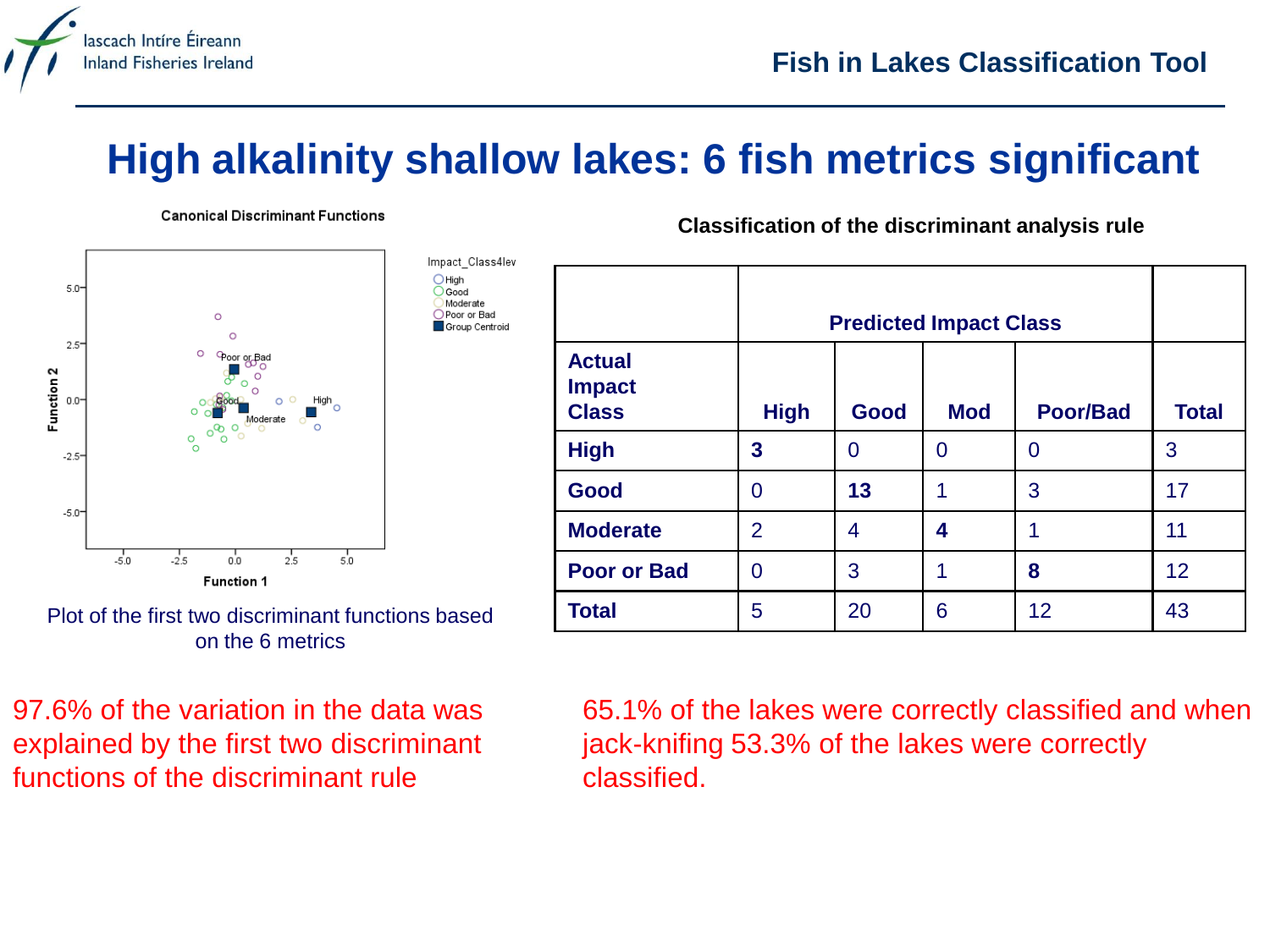

#### **High alkalinity shallow lakes: 6 fish metrics significant**



Typology-specific boxplots for the metrics identified by the discriminant analysis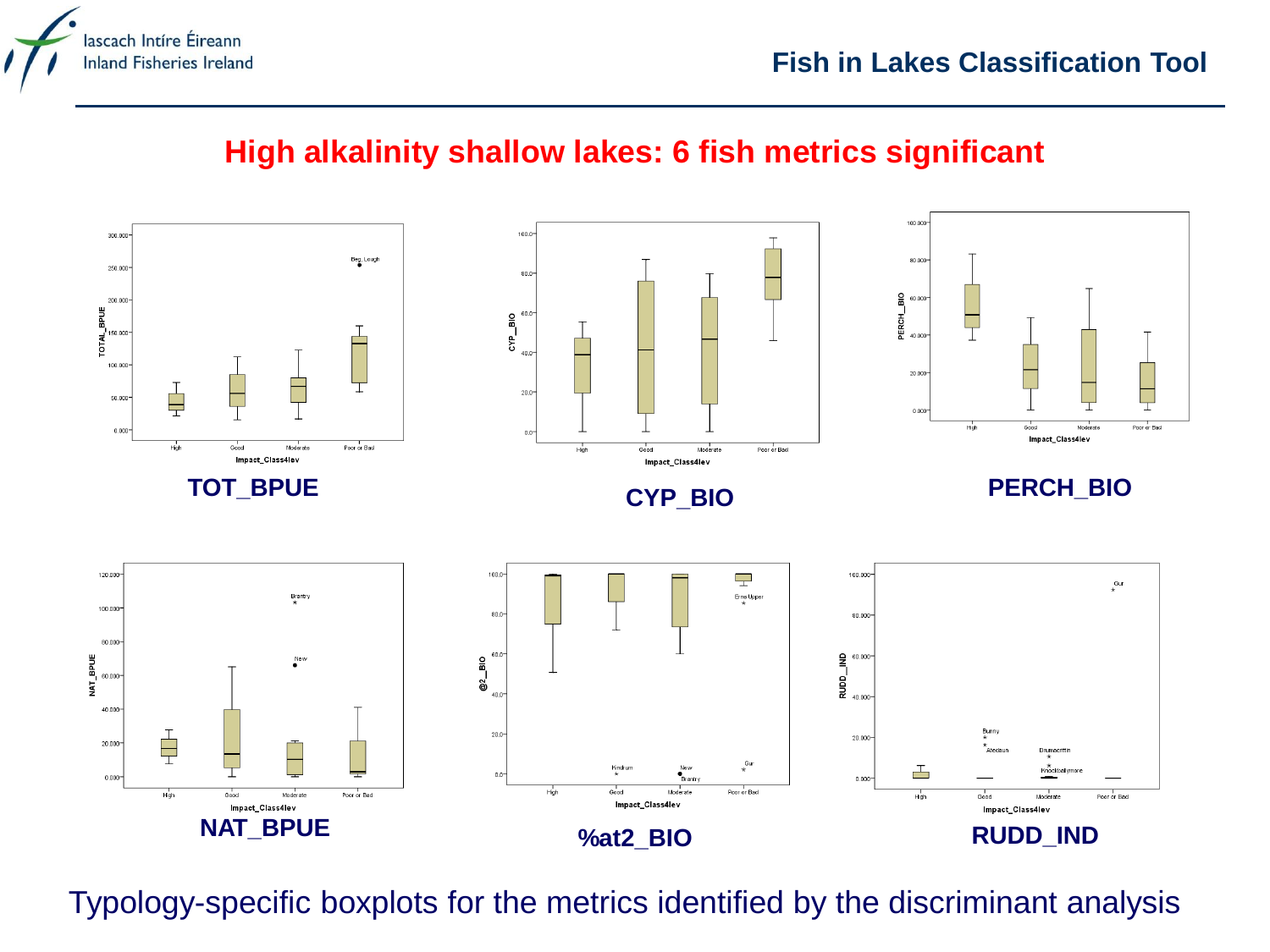

### **High alkalinity deep lakes: 5 fish metrics significant**

**Canonical Discriminant Functions** 



functions based on the 5 metrics

Moderate Poor or Bad Group Centroid **Classification of the discriminant analysis rule**

|                                                |             | <b>Predicted Impact Class</b> |            |                 |              |  |
|------------------------------------------------|-------------|-------------------------------|------------|-----------------|--------------|--|
| <b>Actual</b><br><b>Impact</b><br><b>Class</b> | <b>High</b> | Good                          | <b>Mod</b> | <b>Poor/Bad</b> | <b>Total</b> |  |
| <b>High</b>                                    | $\bf{3}$    |                               |            |                 | 3            |  |
| Good                                           | 0           | 12                            | 0          |                 | 12           |  |
| <b>Moderate</b>                                |             |                               | 1          |                 |              |  |
| <b>Poor or Bad</b>                             | Ω           | 0                             | 0          | 1               | 1            |  |
| <b>Total</b>                                   | 3           | 12                            |            |                 | 17           |  |

98.3% of the variability was explained by the first two discriminant functions of the discriminant rule

100% correct classification of the lakes (Table 18) and when jack-knifing 82.4% of the lakes were correctly classified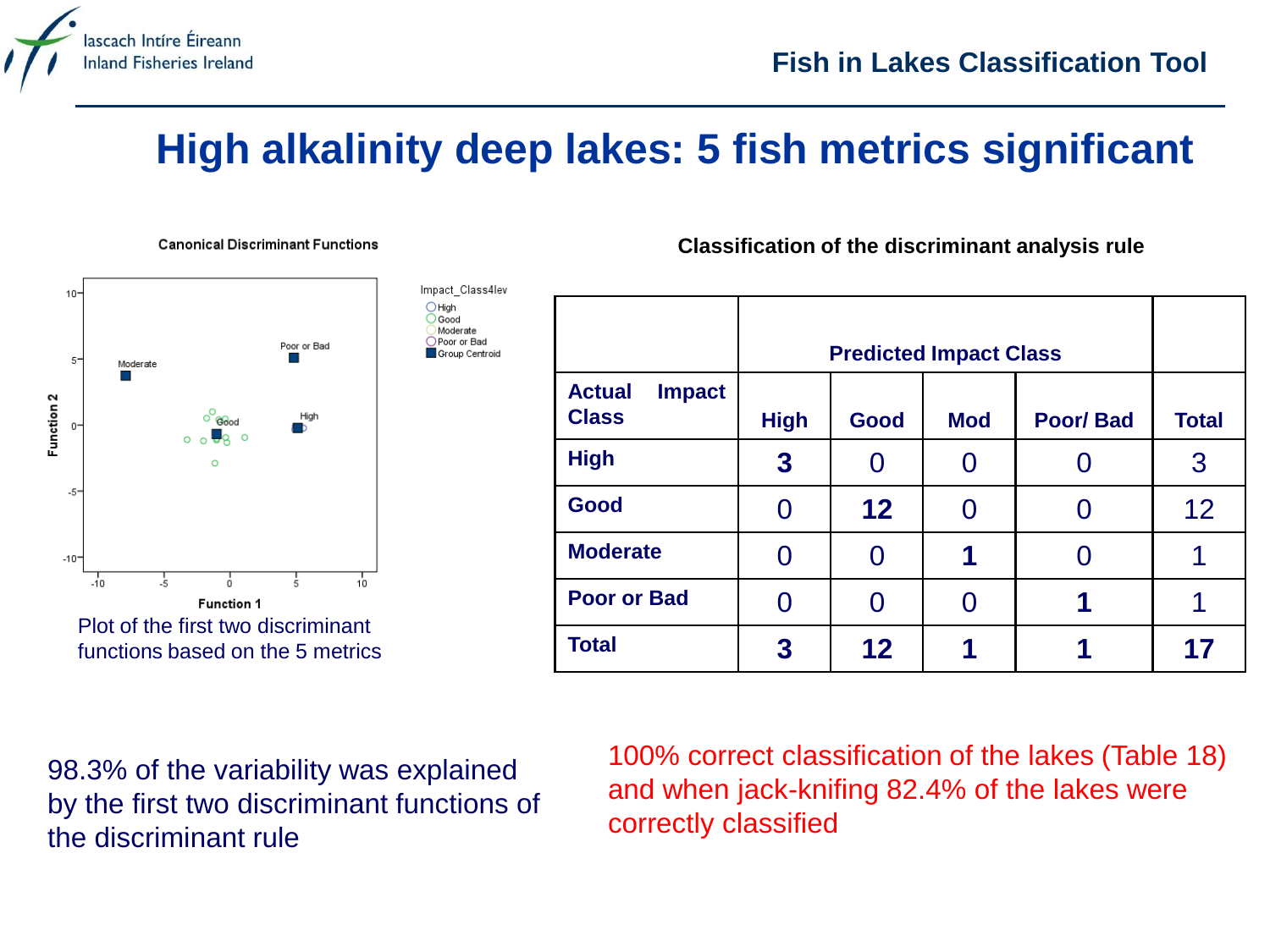

#### **High alkalinity deep lakes: 5 fish metrics**



Typology-specific boxplots for the metrics identified by the discriminant analysis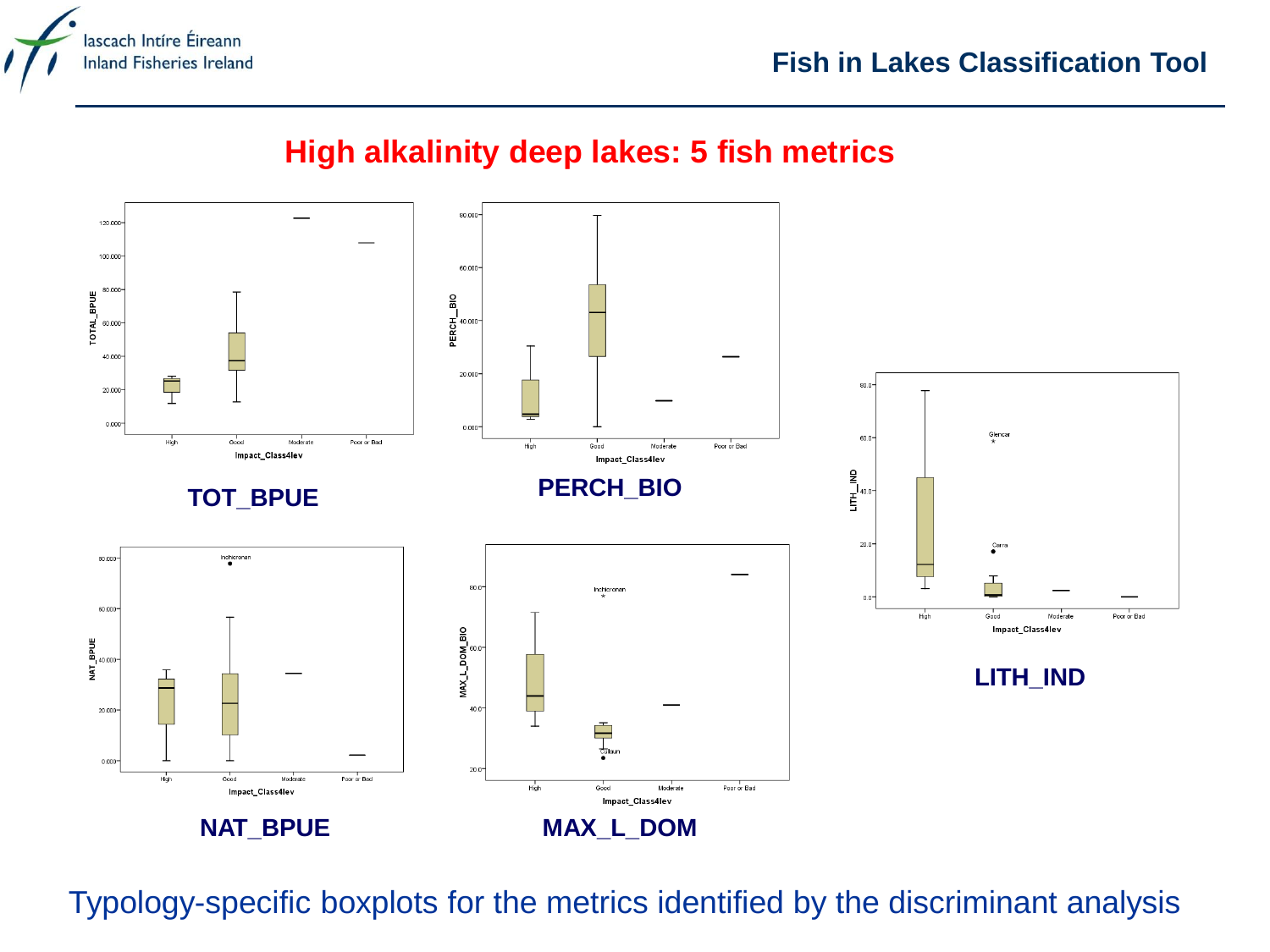

### **3. Developing the EQR model (& setting boundaries)**

- 1. Create a pseudo EQR as a response to develop the model (starting point)
- 2. EQR model building
- 3. Set boundaries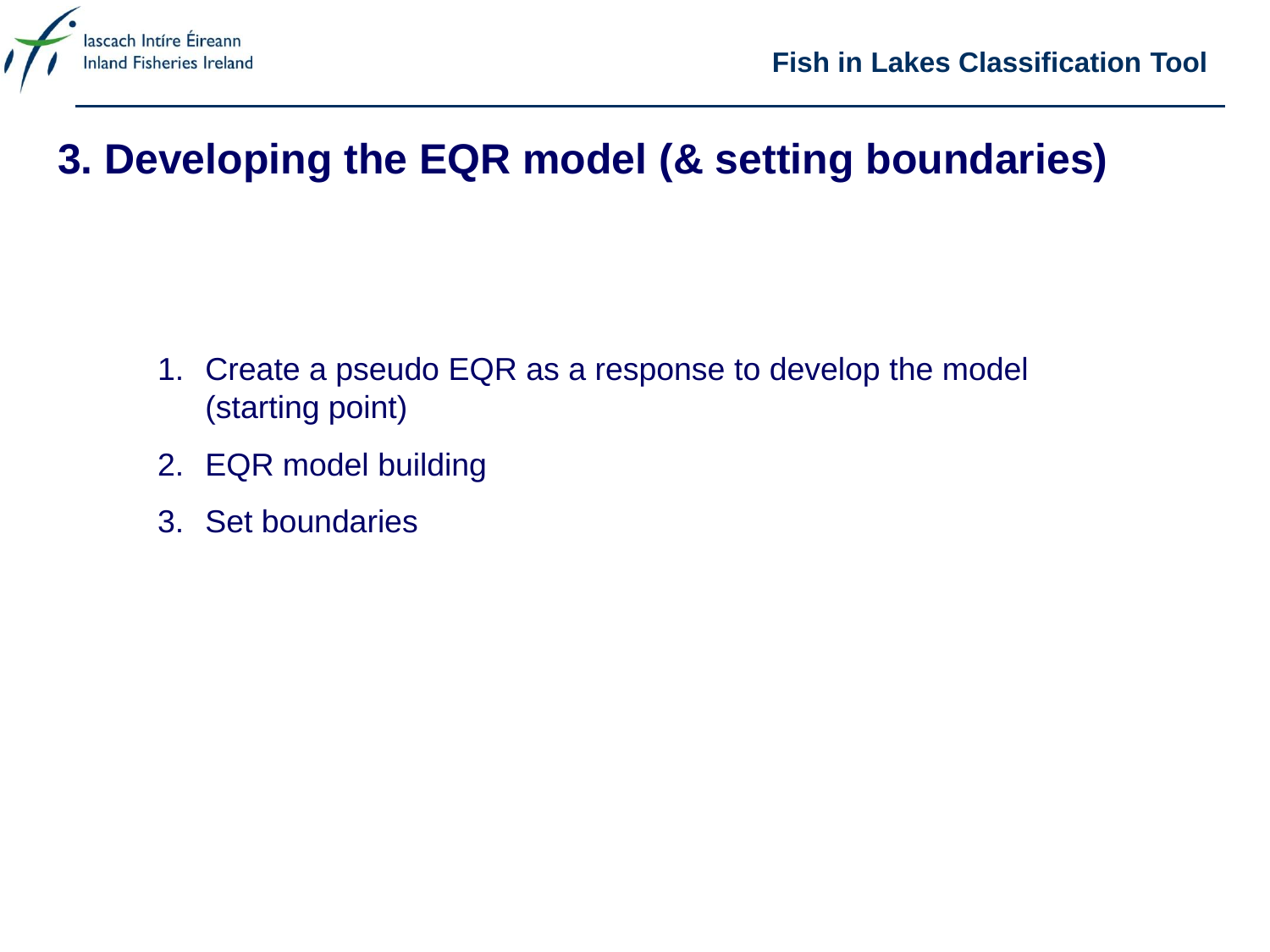# **Creating a Pseudo EQR**

Two weighted scores were created by:

- 1. Multiplying mid-points of the impact class using TP mean or Chlor max with the posterior probabilities for each impact class from the DA rules and summing - this gives a weighted value
- 2. Scores for the test dataset were assumed to be normally distributed
- 3. A z score was calculated and associated probability/EQR was derived
- 4. The two EQRs were derived and averaged to create an overall EQR
- 5. Lakes were ranked according to the pseudo EQR and EO used to assess if in correct relative order

*Posterior probability for each lake is the probability that the lake belongs to a particular impact class based on the typology specific fish metrics*

| <b>Typology</b>  | _ake              | $P(1)$ High | $P(2)$ Good | P(3) Moderate | P(4) Poor/bad |
|------------------|-------------------|-------------|-------------|---------------|---------------|
| Low alk/shallow  | Akibbon           | 0.1327      | 0.0975      | 0.7675        | 0.0023        |
| Low alk Deep     | <b>Glencullin</b> | 0.7277      | 0.2383      | 0.0339        | 0.0001        |
| High alk/shallow | Egish             | 0.0198      | 0.0623      | 0.2829        | 0.6349        |
| High alk/deep    | Glencar           | 0.000       | 1.000       | 0.000         | 0.000         |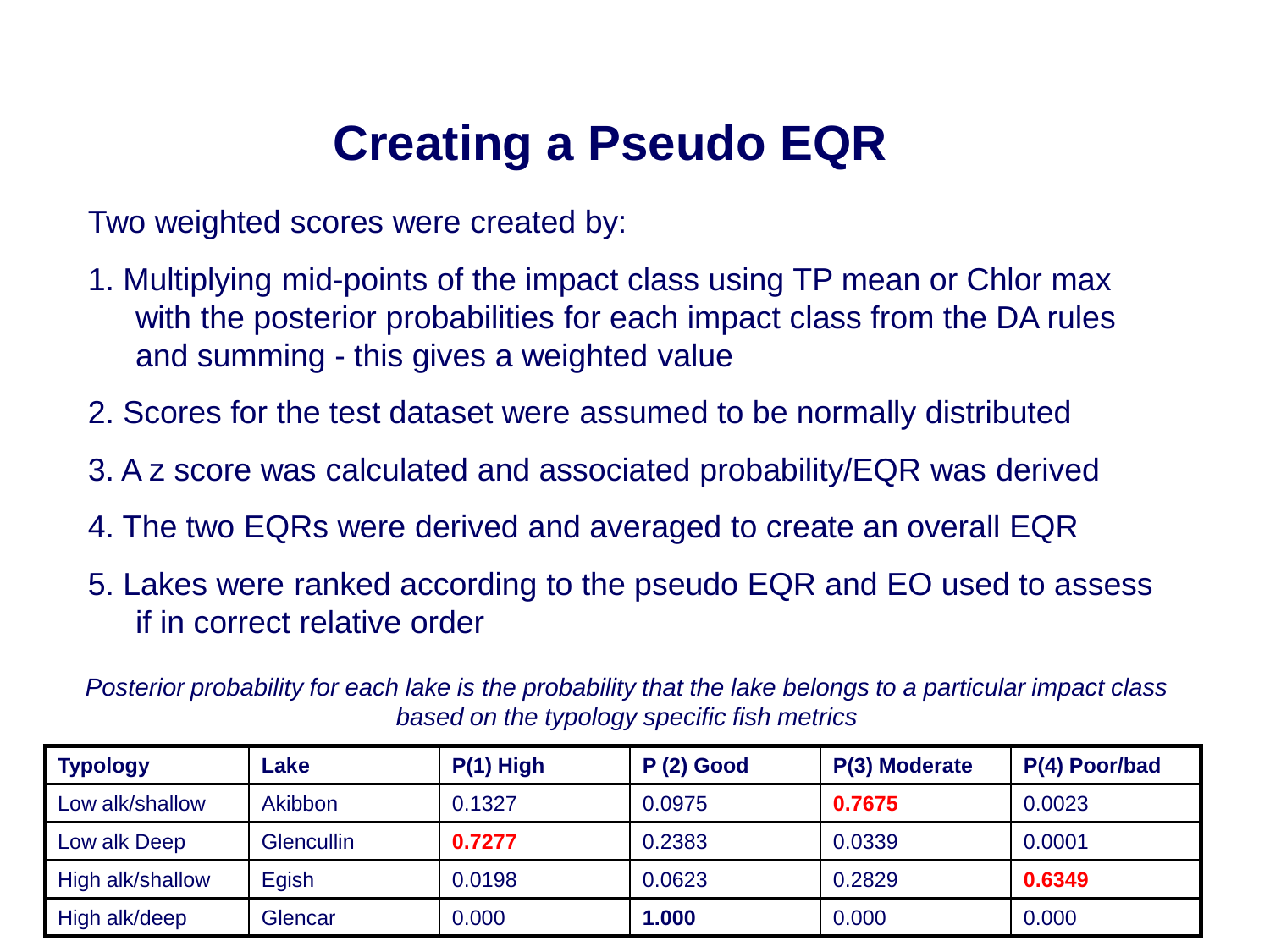

# **EQR Model Building**

- The pseudo EQR was assumed to be logit-normally distributed
- The logit normal pseudo EQR was regressed against the fish metrics (sparse excluded)
- Only fish metrics that were significant at 25% were brought forward for the typology specific multivariate regression analysis
- Most of the fish metrics used in the DA classification were significant
- Output is an EQR and confidence limits for each lake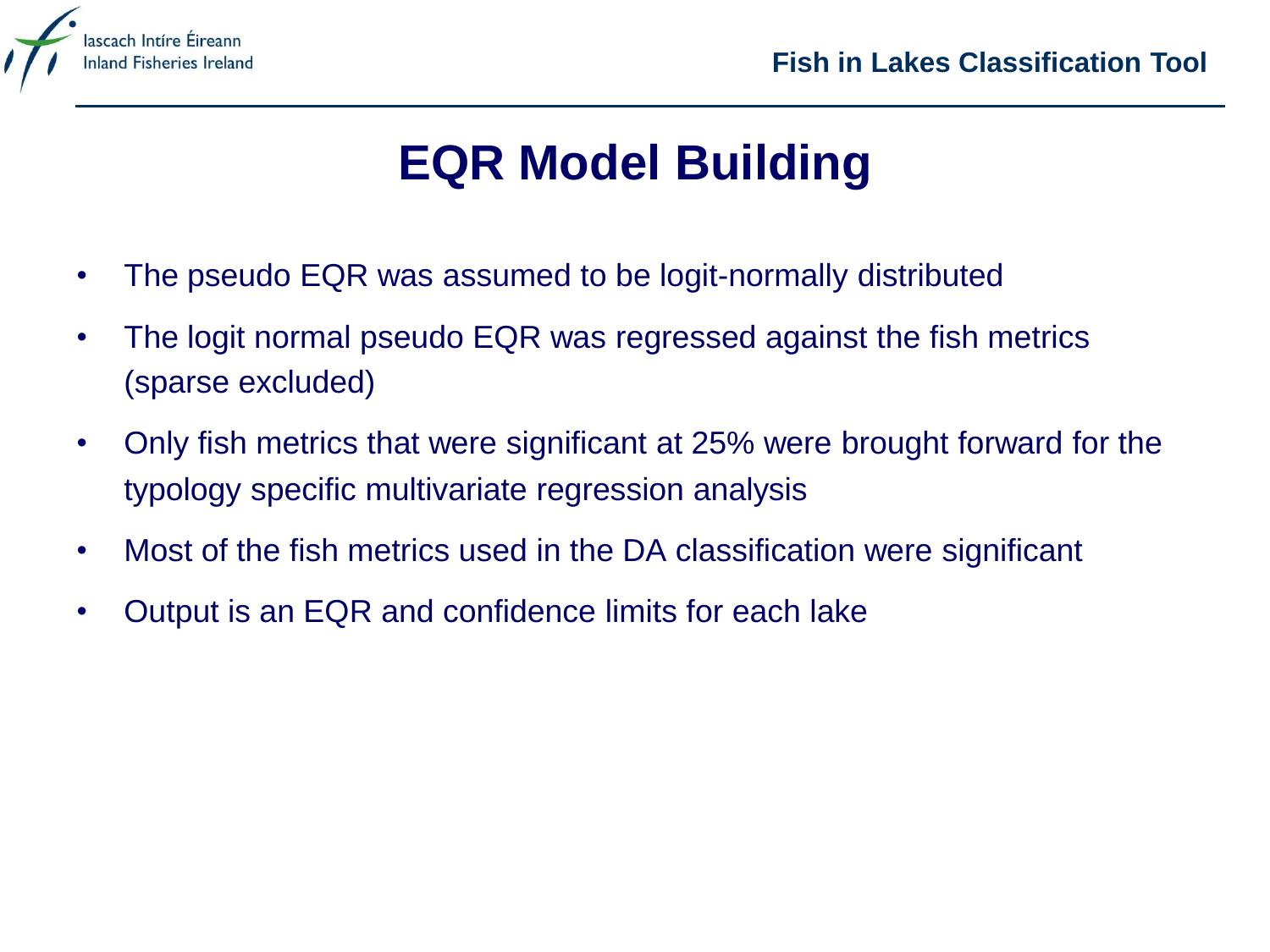

### **EQR Model: Low alk/shallow lakes**



#### **End model=**

*0.054 RHEO \_BIO 0.090 ROACH \_BPUE*  $0.057 \times PERCH$   $BIO + 2.325 \times SPE$   $EVEN +$  $logit$  **COR**<sub>LOWALK</sub> / ShallowDerth  $\frac{1}{5}$  -6.340 - 0.065  $\times$  TOTAL  $\frac{1}{2}$  BPUE + 0.027  $\times$  NAT  $\frac{1}{2}$  BPUE +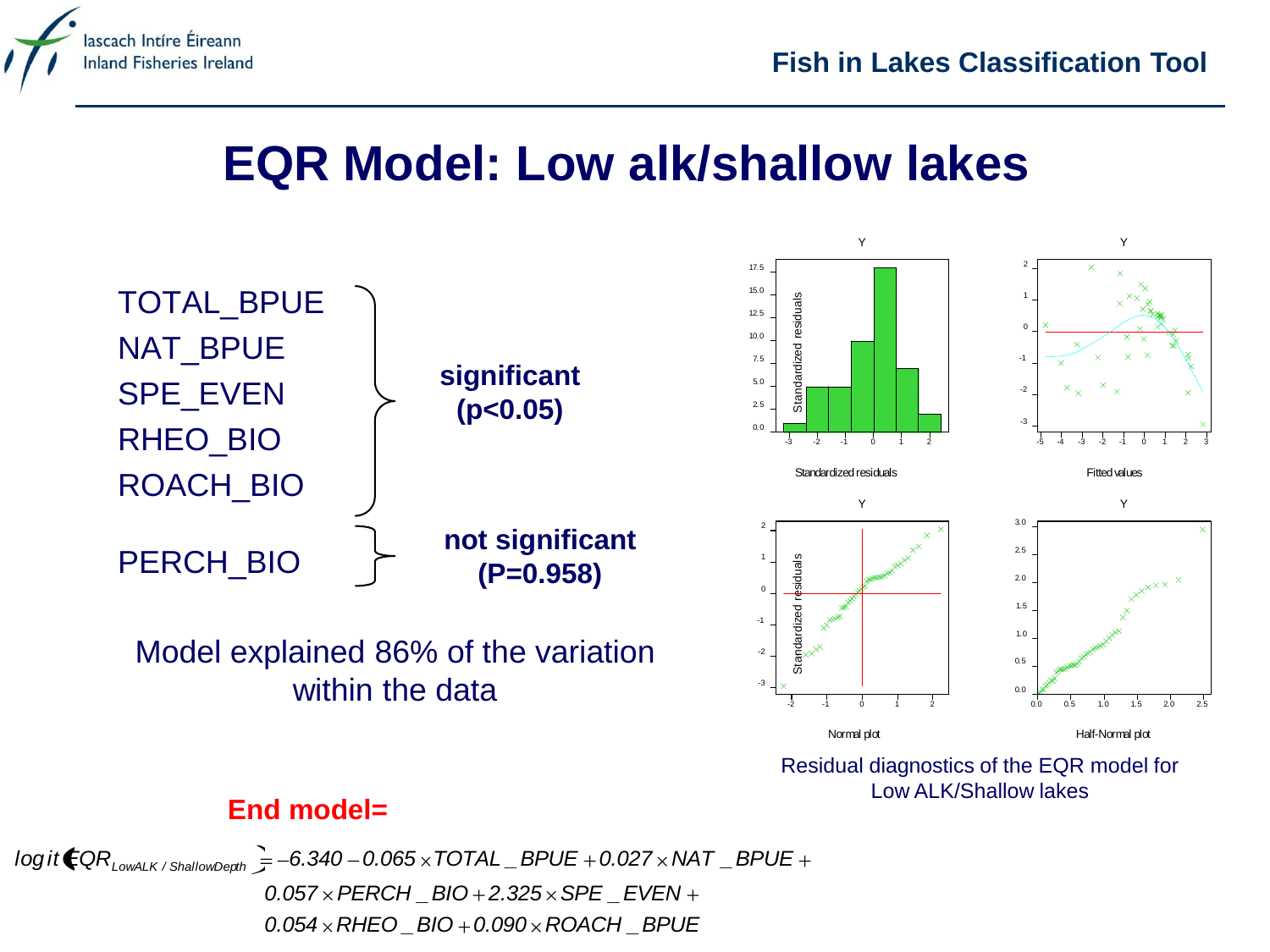

## **EQR Model: Low alk/deep lakes**



Model explained 85.5% of the variation within the data al<br>ar



Residual diagnostics of the EQR model for Low ALK/Deep lakes

#### **End model =**

*0.003 PERCH \_BIO 0.063 PHYT \_BIO 0.188 BREAM \_IND log i t EQRLowALK / DeepDepth 1.666 0.001 TOTAL \_BPUE 0.014 NAT \_BPUE*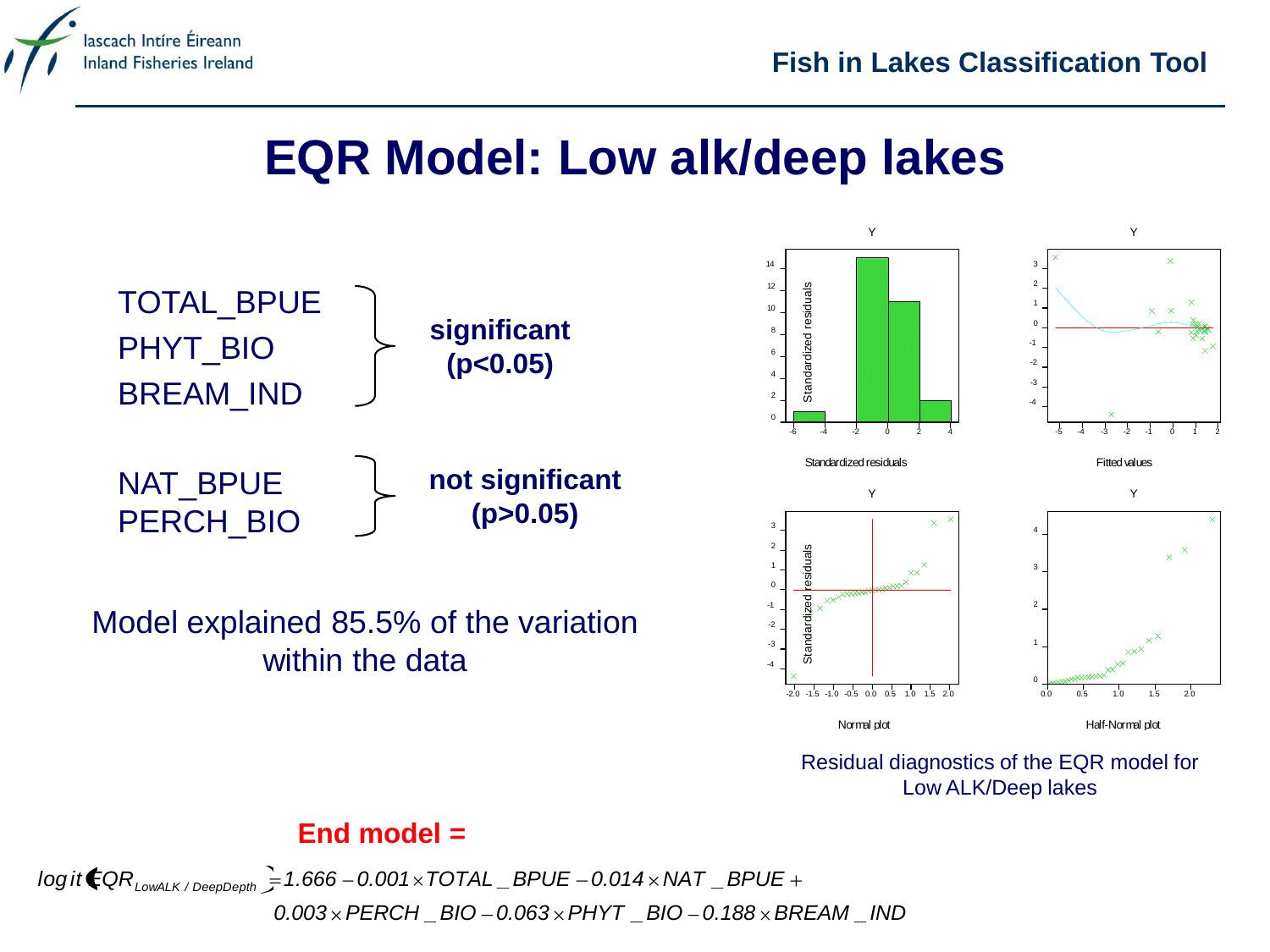

### **EQR Model: High alk/shallow lakes**



Model explained 85.6% of the variation within the data



Residual diagnostics of the EQR model for High ALK/shallow lakes

#### End model

*0.010 CYP \_BIO 0.018 RUDD \_IND 0.027 PERCH \_BIO 0.001 %at2 \_BIO logi t EQRHighALK / ShallowDepth 0.059 0.032 TOTAL \_BPUE 0.021 NAT \_BPUE*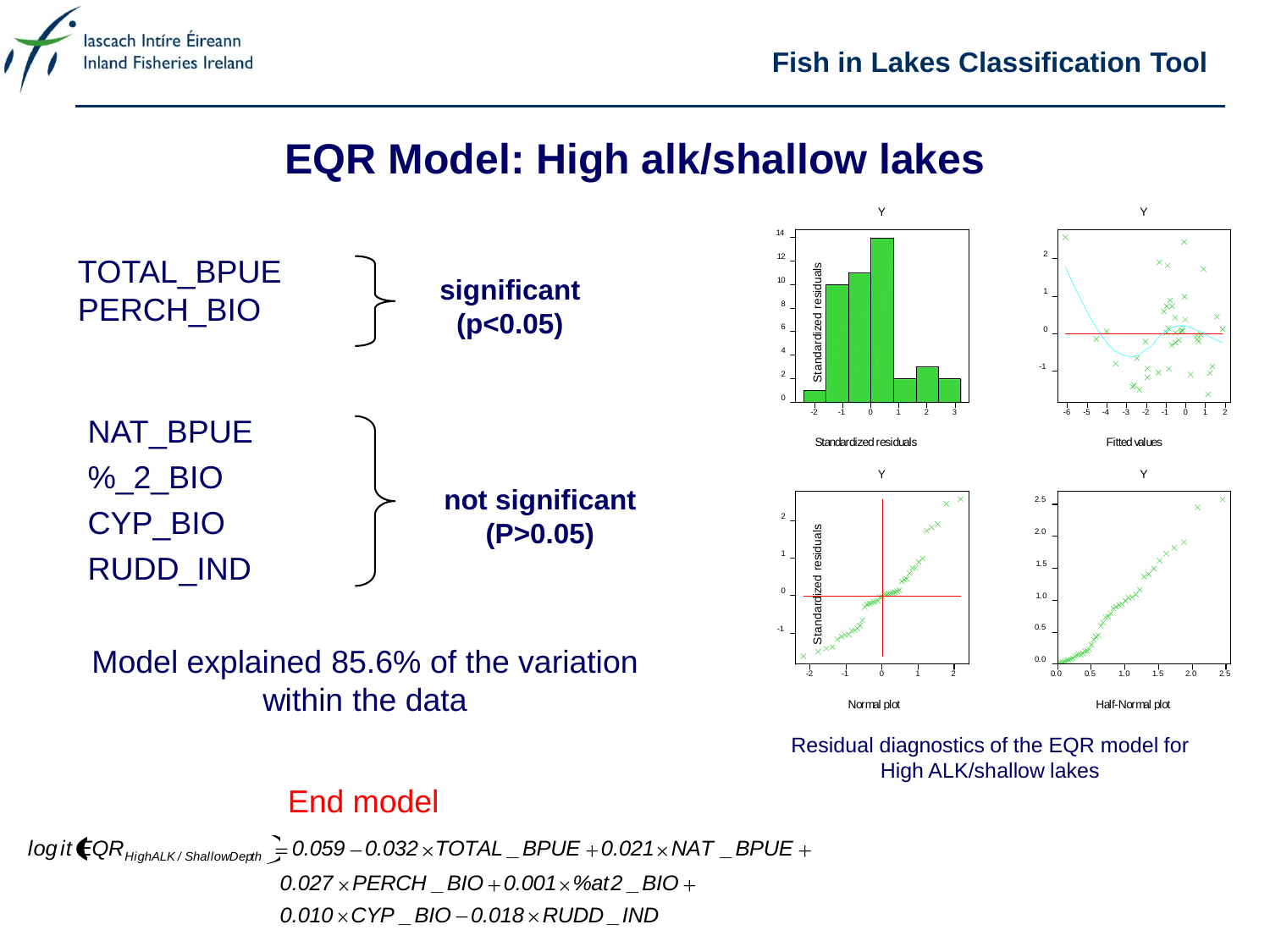

### **EQR Model: High alk/deep lakes**





Residual diagnostics of the EQR model for High ALK/shallow lakes

#### End model

Model explained 63.6% of the variation

within the data

*0.004 LITH \_IND 0.005 PERCH \_BIO 0.034 MAX \_L \_DOM \_BIO logi t EQRHighALK / DeepDepth 3.390 0.029 TOTAL \_BPUE 0.008 NAT \_BPUE*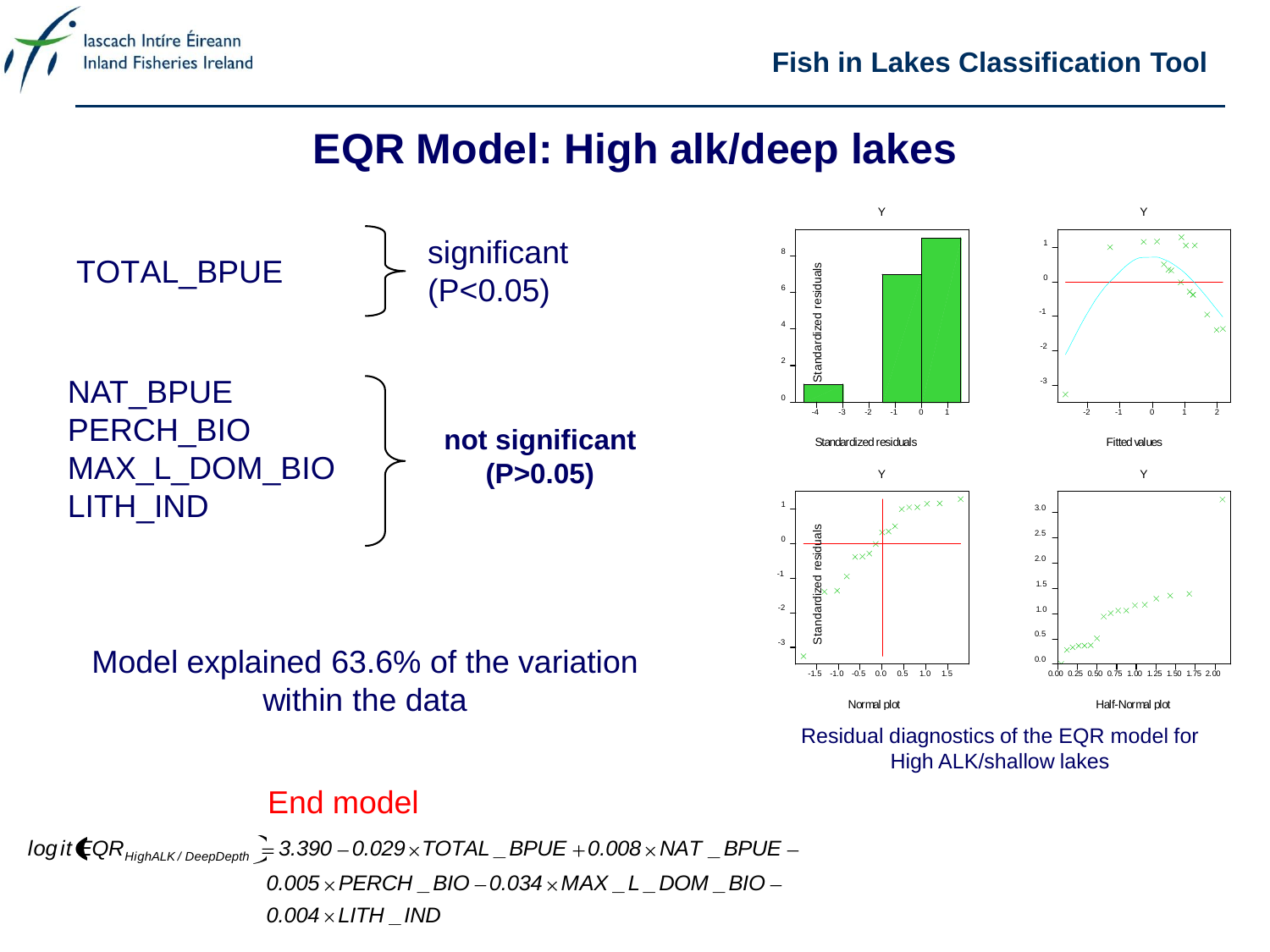# **EQR class boundaries**

- Boundaries to be set (High/Good, Good/moderate, Moderate/Poor and Poor/Bad
- A range of cut points were investigated
- EQR impact classes were crosstabulated with the DA impact classes
- Cut-point was determined when the maximum correct classification from the cross-tabulation of EQR impact class was achieved for that impact class

| $\bullet$ | <b>Resulted in an overall agreement</b> |
|-----------|-----------------------------------------|
|           | between the EQR model and the DA        |
|           | rules of $56.9\%$                       |

| <b>Boundary</b>   | <b>EQR</b> |
|-------------------|------------|
| High/Good         | 0.76       |
| Good/moderate     | 0.53       |
| Moderate/poor-bad | 0.32       |

| <b>Classification method</b> |           | <b>DA</b>   |      |            |                 |  |  |
|------------------------------|-----------|-------------|------|------------|-----------------|--|--|
|                              |           | <b>High</b> | Good | <b>Mod</b> | <b>Poor/Bad</b> |  |  |
| <b>EQR</b>                   | High*     | 14          | 19   |            |                 |  |  |
|                              | Good*     | 9           | 31   | 3          |                 |  |  |
|                              | Moderate* | 3           | 12   | 8          |                 |  |  |
|                              | Poor/Bad* |             |      | 5          | 25              |  |  |

Do we need to set a boundary for poor/bad (EO?)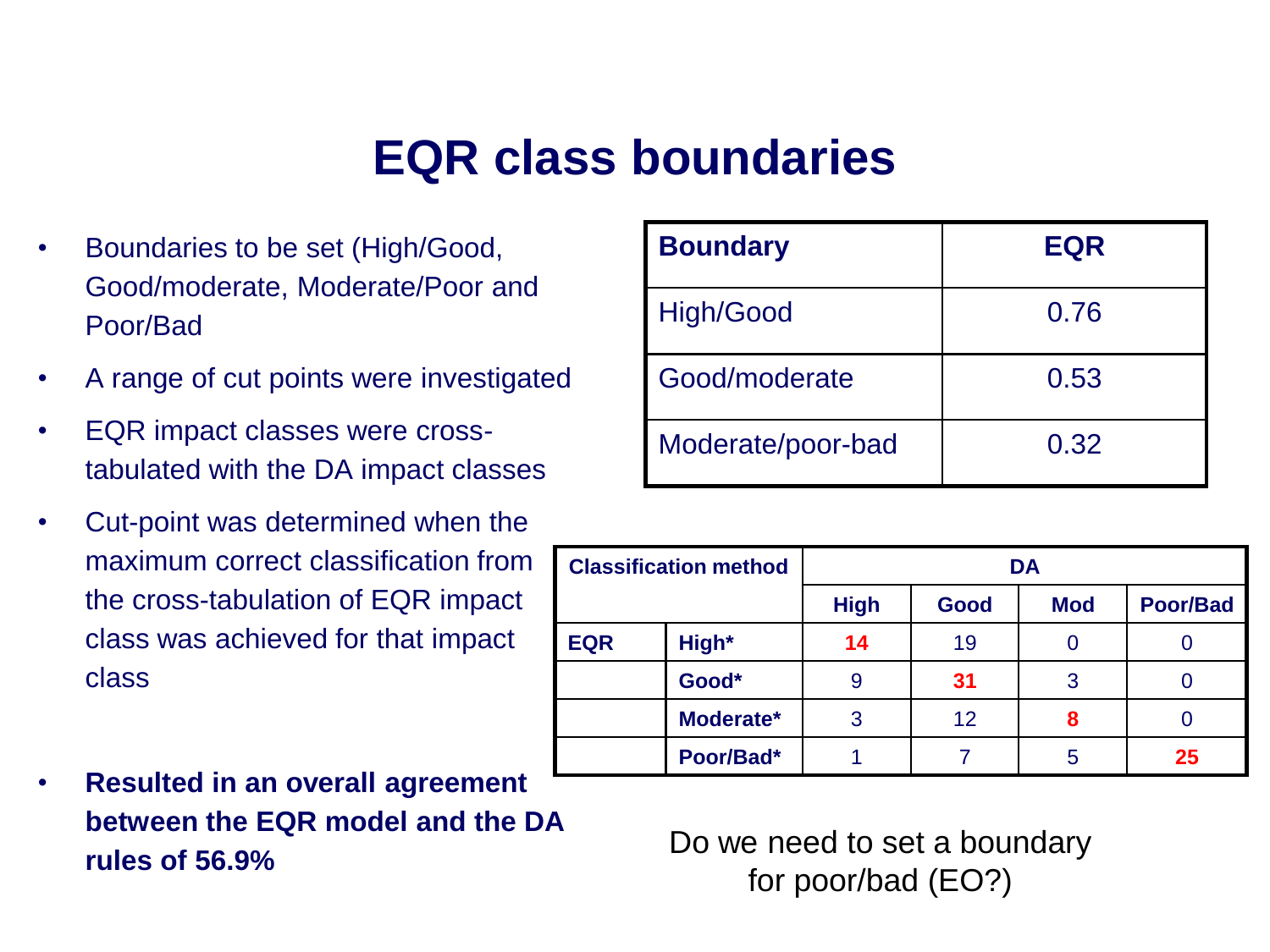#### **Fish in Lakes Classification Tool**

## **Classification of lakes in Ecoregion 17 with FIL2**



lascach Intíre Éireann **Inland Fisheries Ireland** 

| <b>High</b> | $=$ 33 lakes          |
|-------------|-----------------------|
| Good        | $= 43$ lakes          |
|             | Moderate $= 23$ lakes |

Poor/bad  $=$  38 lakes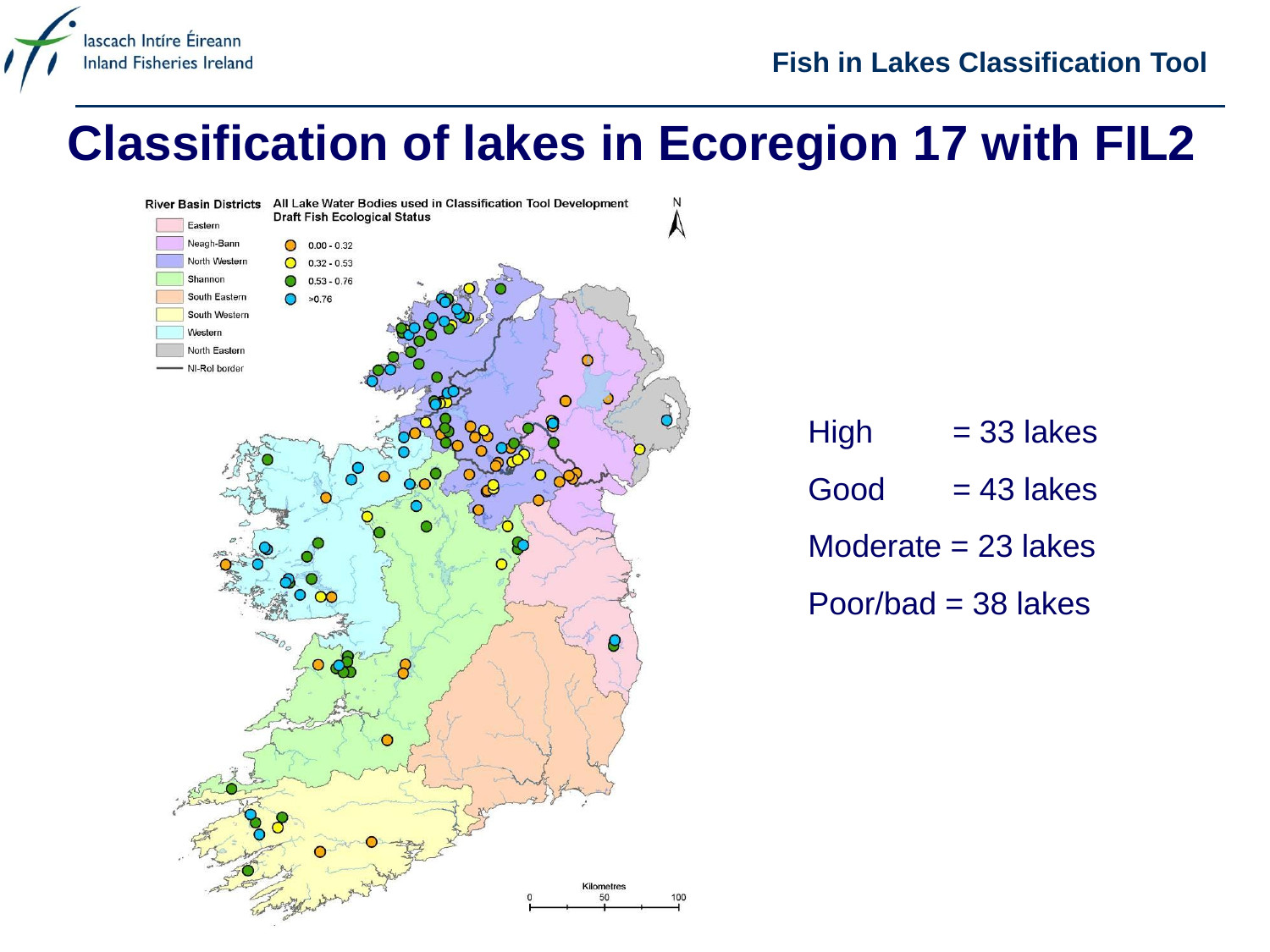# **Example of FIL2 output**

| <b>Redefined Typology</b>     | Lake<br>name   | <b>Pseudo</b><br><b>EQR</b> | <b>EQR</b> | <b>EQR Lower</b><br><b>CI</b> | <b>EQR Upper</b><br><b>CI</b> | <b>EQR CP</b>   | <b>DA</b><br><b>Classification</b> | <b>Chl and TP</b><br><b>Classification</b> |
|-------------------------------|----------------|-----------------------------|------------|-------------------------------|-------------------------------|-----------------|------------------------------------|--------------------------------------------|
| Low ALK/Shallow Depth         | Glencullin     | 0.8295                      | 0.8911     | 0.8397                        | 0.9274                        | <b>High</b>     | <b>High</b>                        | <b>High</b>                                |
| Low ALK/Deep Depth            | <b>Beagh</b>   | 0.8049                      | 0.8027     | 0.7395                        | 0.8536                        | <b>High</b>     | <b>High</b>                        | Good                                       |
| Low ALK/Deep Depth            | Altan          | 0.8194                      | 0.8252     | 0.7508                        | 0.8809                        | <b>High</b>     | <b>High</b>                        | <b>High</b>                                |
| <b>High ALK/Shallow Depth</b> | <b>New</b>     | 0.3918                      | 0.5591     | 0.365                         | 0.7367                        | Good            | <b>Moderate</b>                    | <b>Moderate</b>                            |
| Low ALK/Shallow Depth         | Meela          | 0.67                        | 0.6489     | 0.4722                        | 0.7925                        | Good            | High                               | Good                                       |
| <b>High ALK/Deep Depth</b>    | Carra          | 0.7046                      | 0.7599     | 0.5859                        | 0.8762                        | Good            | Good                               | Good                                       |
| <b>High ALK/Shallow Depth</b> | <b>Sheelin</b> | 0.8313                      | 0.4779     | 0.3456                        | 0.6133                        | <b>Moderate</b> | High                               | <b>Moderate</b>                            |
| <b>Low ALK/Deep Depth</b>     | <b>Melvin</b>  | 0.6047                      | 0.4822     | 0.3337                        | 0.6339                        | <b>Moderate</b> | <b>Moderate</b>                    | Good                                       |
| <b>High ALK/Deep Depth</b>    | Owel           | 0.7046                      | 0.4327     | 0.2296                        | 0.6613                        | <b>Moderate</b> | Good                               | Good                                       |
| <b>High ALK/Deep Depth</b>    | <b>Muckno</b>  | 0.0091                      | 0.0646     | 0.0117                        | 0.2865                        | Poor/Bad        | Poor/Bad                           | Poor/Bad                                   |
| <b>High ALK/Shallow Depth</b> | Gur            | 0.0102                      | 0.0105     | 0.0026                        | 0.0414                        | Poor/Bad        | Poor/Bad                           | Poor/Bad                                   |
| <b>High ALK/Shallow Depth</b> | <b>Egish</b>   | 0.0589                      | 0.1242     | 0.0814                        | 0.185                         | Poor/Bad        | Poor/Bad                           | Poor/Bad                                   |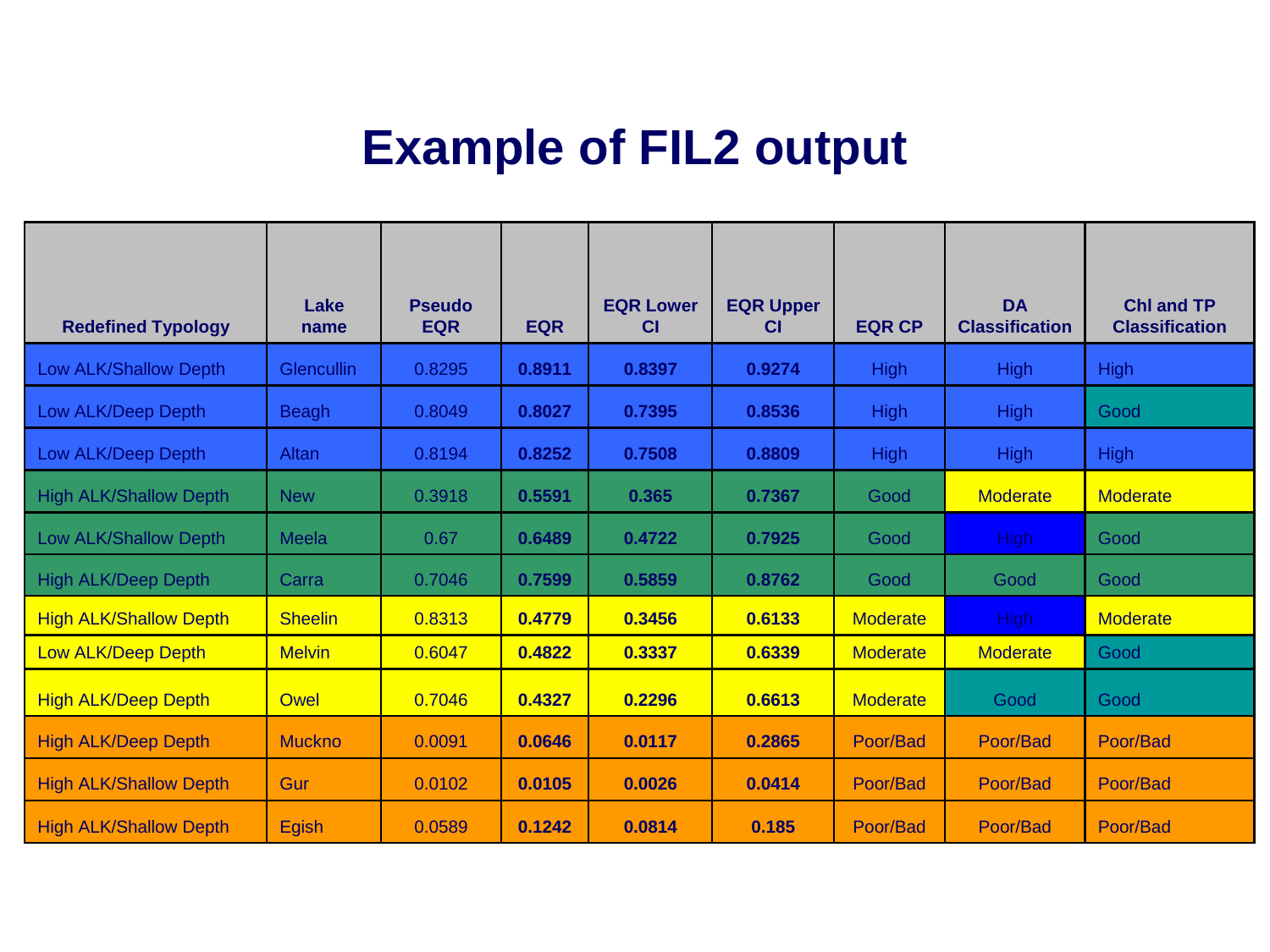

# **Next Steps**

- Test data from Scotland and England and Wales to investigate if model appropriate to use
- Complete intercalibration and harmonise boundaries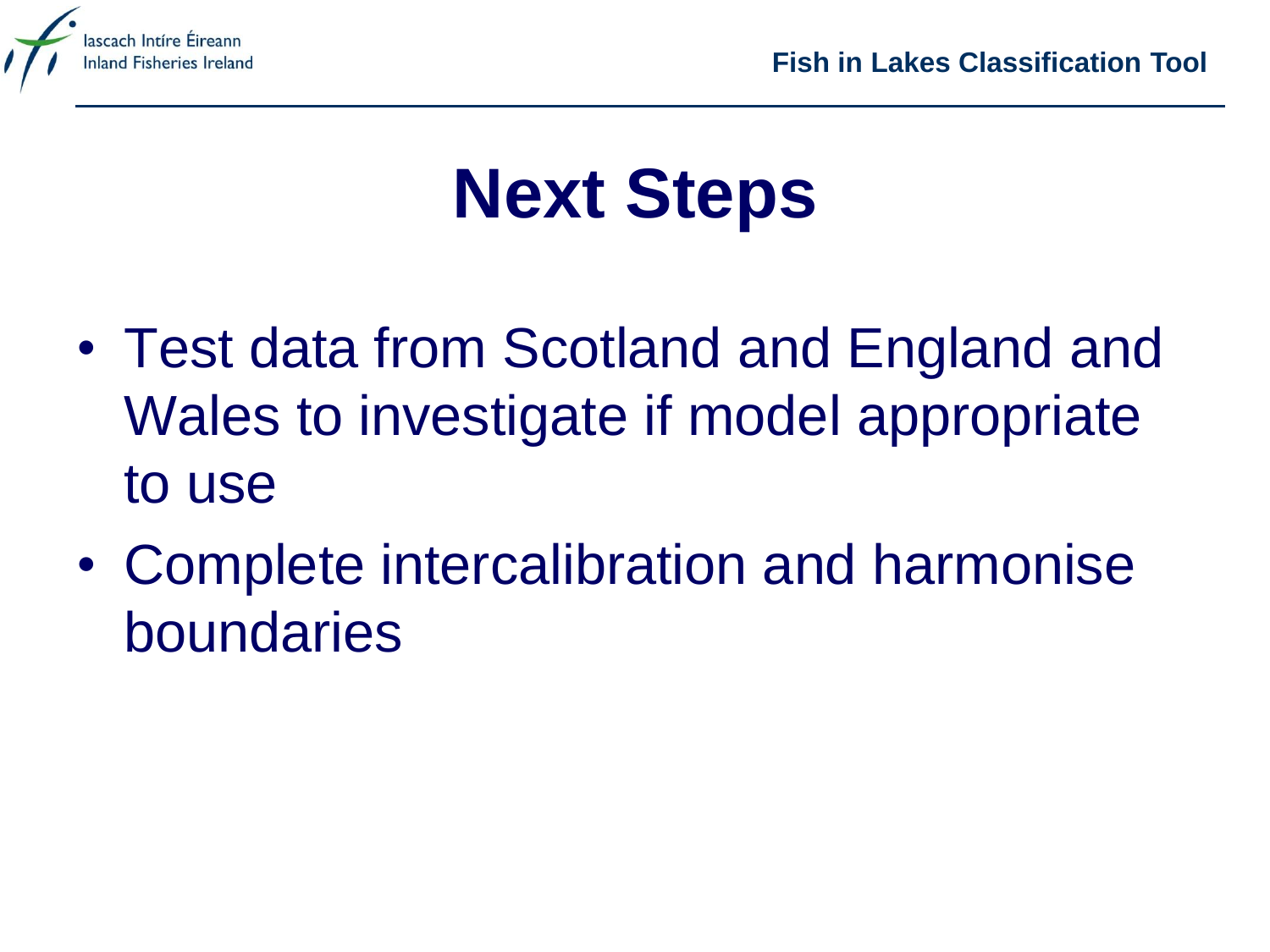

# **Test data from Scotland and England and Wales to investigate if model appropriate to use**

### – 6 Scottish lakes

- Loch Builg, Loch Doon, Loch Eck, Loch Insh, Loch Girlsta and Loch Lomond
- Good agreement with previous classifications (Ian Winfield, CEH)
- Scotland to adopt FIL2 (provisional) but will test further lake data
- 4/4/2011 received data from an additional 20 lakes
	- 3 SEPA surveys (Irish method)
	- 17 Marine Scotland surveys (reduced CEN)
- FIL2 EQRs and status sent (4/4/2011) to SEPA, awaiting feedback
- 9 lakes England and Wales
	- Bassenthwaite Loch, Wastwater, Loweswater, Windermere, Llyn Tegid, Rostherne Mere, etc.
	- Classifications sent to EA and CEH
	- Initial feedback good (Ian Winfield, CEH)
	- Will circulate further (EA)

3 additional species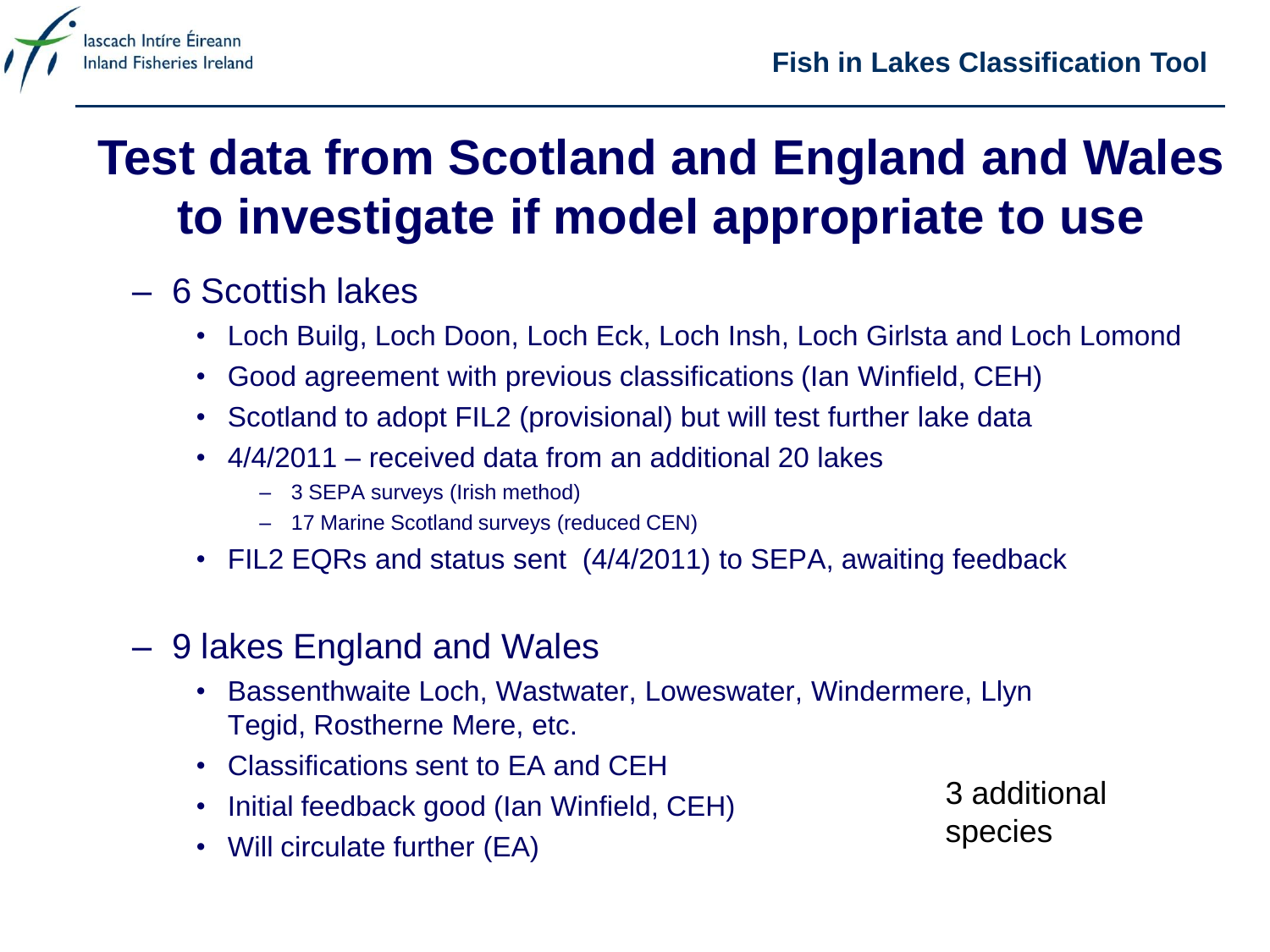

# Intercalibration

- Complete intercalibration and harmonise boundaries Northern GIG
	- Option 3 (same sites)
		- FIL2 Vs EQR4
		- FIL2 Vs EQR8
		- FIL2 Vs Norway tool
	- Option 2 (no common sites) common metric
		- FIL2, EQR4, EQR8 and NORWAY TOOL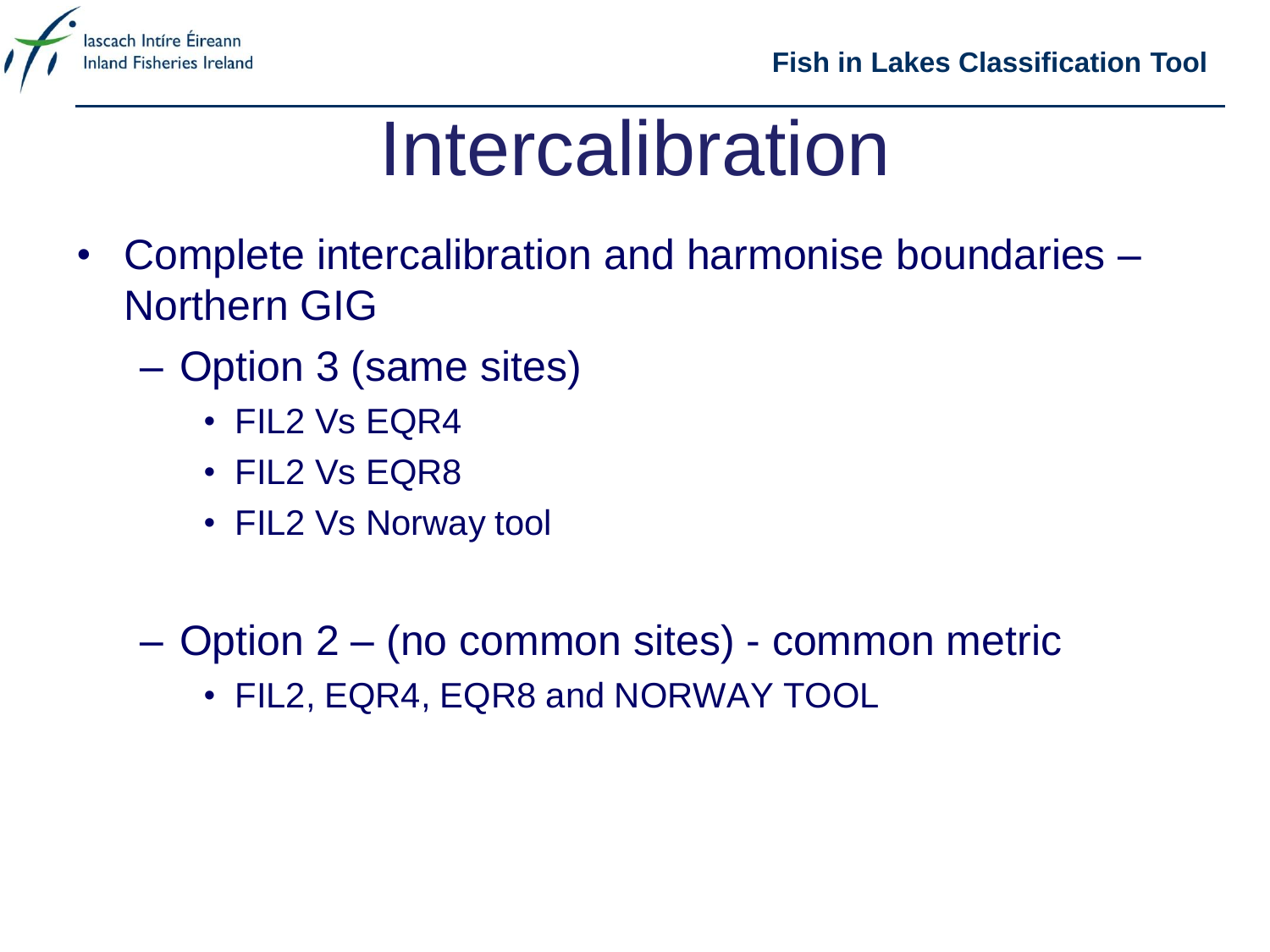

### **Irish fish species Vs Nordic fish species**

| <b>Group 1 (Natives)</b> | <b>Group 2 (Non-natives influencing</b><br>ecology) | Group 3 (Non-natives generally not<br>influencing ecology) |
|--------------------------|-----------------------------------------------------|------------------------------------------------------------|
| Brown trout              | Roach                                               | Tench                                                      |
| Sea trout                | Perch                                               | Rudd                                                       |
| Salmon                   | Pike                                                | Stoneloach                                                 |
| Char                     | <b>Bream</b>                                        | Gudgeon                                                    |
| Pollan                   | Dace                                                |                                                            |
| Eel                      | Carp                                                |                                                            |
| Shad                     | Rainbow trout                                       |                                                            |
| 3-spined stickleback     | Chub                                                |                                                            |
| 9-spined stickleback     | Minnow                                              |                                                            |
| <b>Brook lamprey</b>     |                                                     |                                                            |
| River lamprey            |                                                     |                                                            |
| Sea lamprey              |                                                     |                                                            |
| Flounder                 |                                                     |                                                            |

#### 23 additional fish species, what categories to group them into?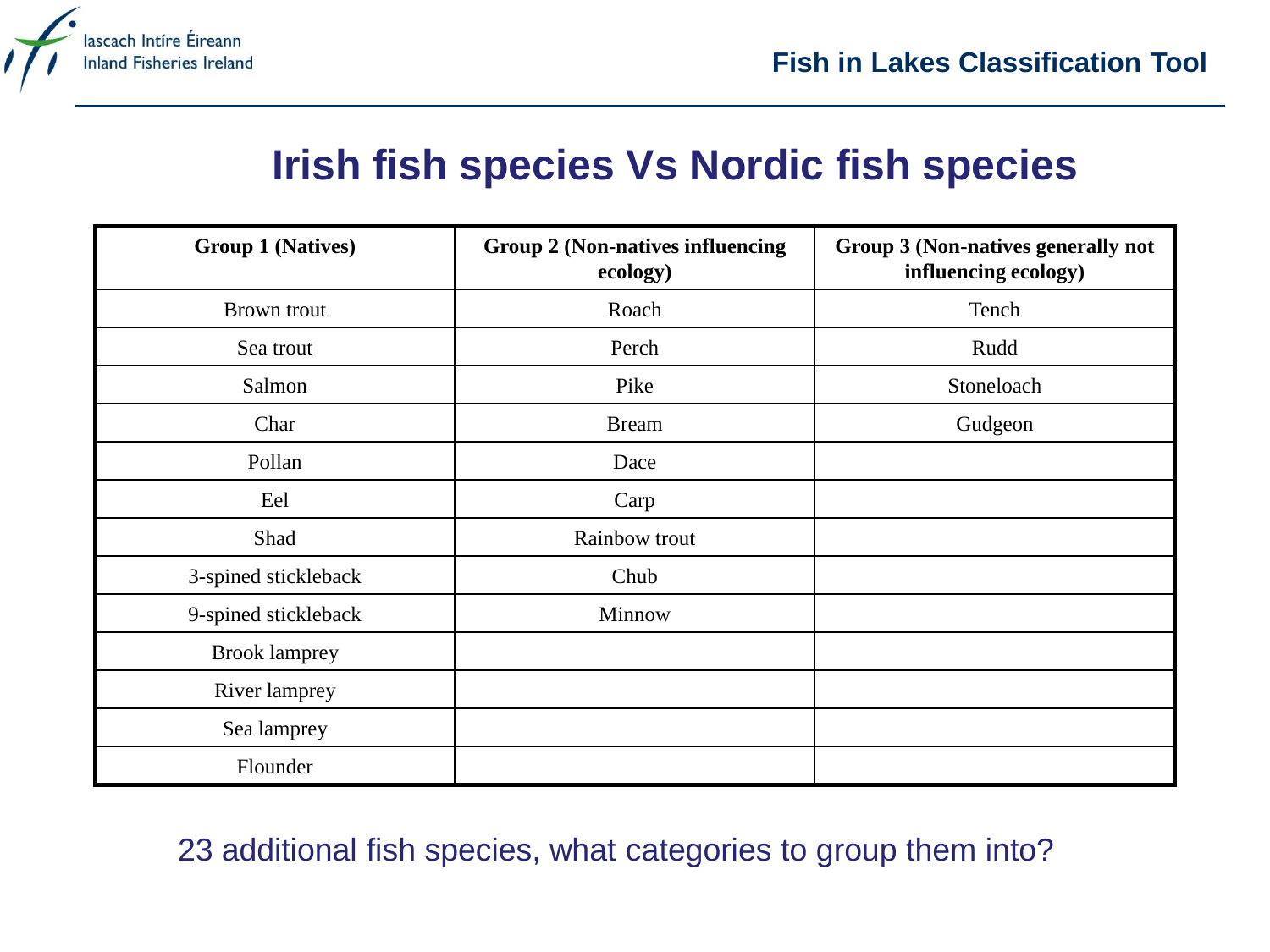

### **Classifying Nordic fish species into groups for input to FIL2**

| <b>Group 1 (Natives)</b>  | <b>Group 2 (Non-natives influencing</b><br>ecology) | Group 3 (Non-natives generally not<br>influencing ecology) |
|---------------------------|-----------------------------------------------------|------------------------------------------------------------|
| <b>Brown</b> trout        | Roach                                               | Tench                                                      |
| Sea trout                 | Perch                                               | Rudd                                                       |
| Salmon                    | Pike                                                | Stoneloach                                                 |
| Char                      | <b>Bream</b>                                        | Gudgeon                                                    |
| Pollan                    | Dace                                                |                                                            |
| Eel                       | Carp                                                |                                                            |
| Shad                      | Rainbow trout                                       |                                                            |
| 3-spined stickleback      | Chub                                                |                                                            |
| 9-spined stickleback      | Minnow                                              |                                                            |
| <b>Brook lamprey</b>      |                                                     |                                                            |
| River lamprey             |                                                     |                                                            |
| Sea lamprey               |                                                     |                                                            |
| Flounder                  | Ruffe, pikeperch, whitebream                        | <b>Bullhead, alpine bullhead</b>                           |
| Vendace, whitefish, peled | Ide, dace, spirlin,                                 | burbot                                                     |
| <b>Smelt, grayling</b>    | zope, bleak, asp, etc.                              |                                                            |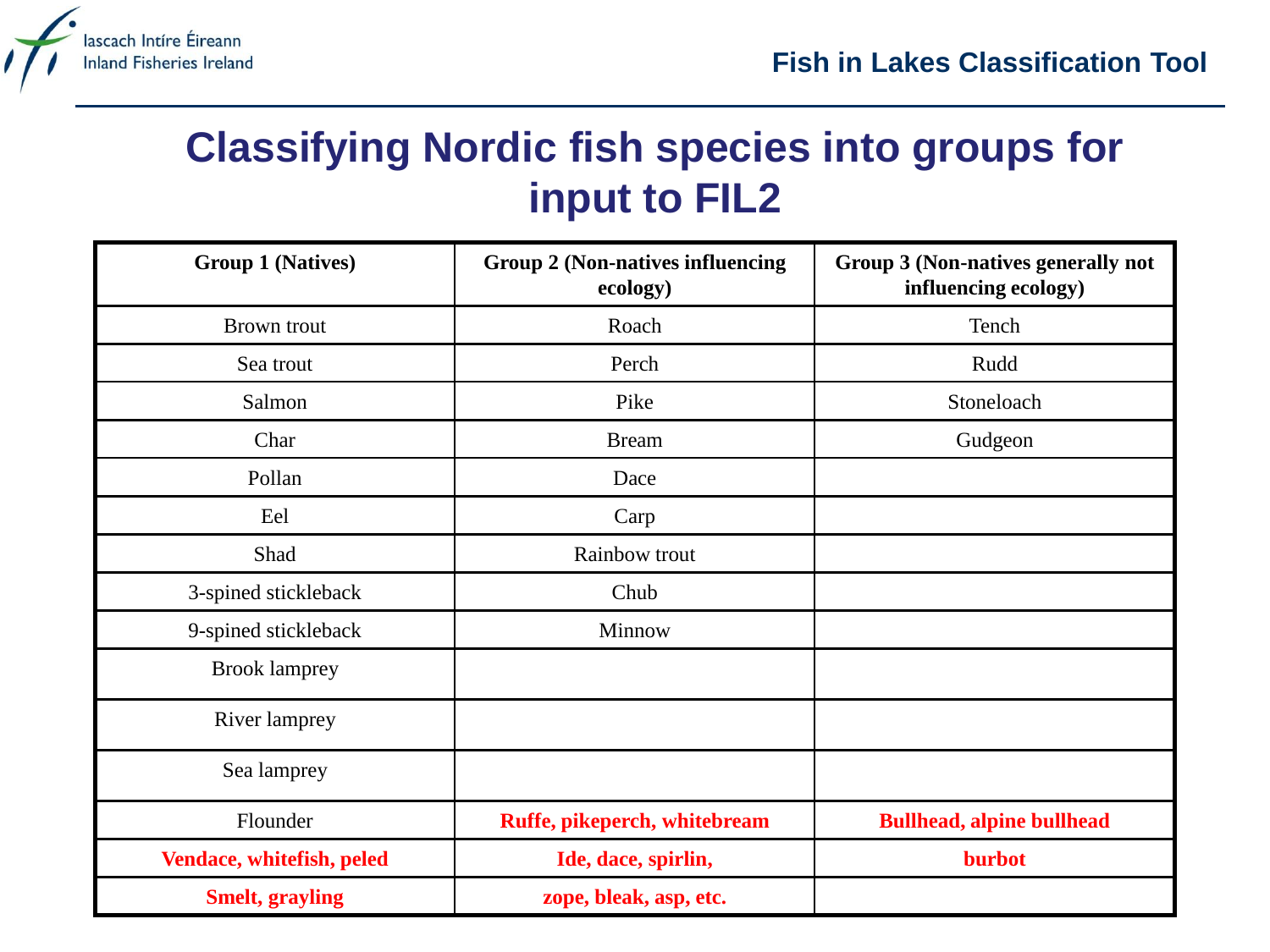

### **FIL2 V<sup>S</sup> EQR4 – Preliminary analysis**

### **Irish sites**



 $r^2 = 0.348$ 

 $r = 0.59$ 

**FIL2 Vs EQR4**

**Difference between EQR4 and FIL2**



**No. status classes**

44% same status 33% one class diff 14% 2 classes diff 1% 3 classes diff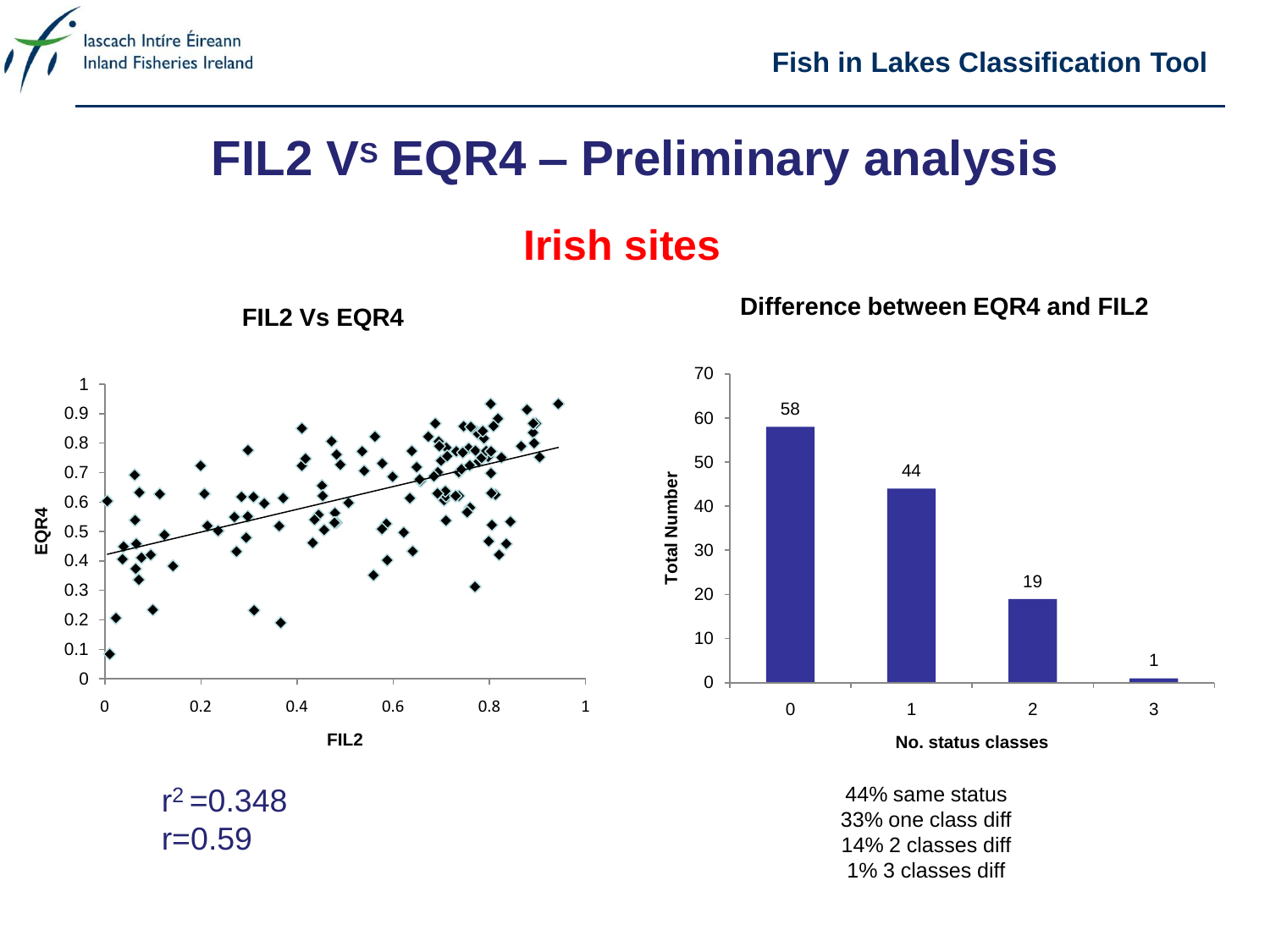

## **FIL2 V<sup>S</sup>EQR4 – Preliminary analysis**

#### **Finnish Sites – 2 typologies FIL2 Vs EQR4**

**FIL2 Vs EQR4**

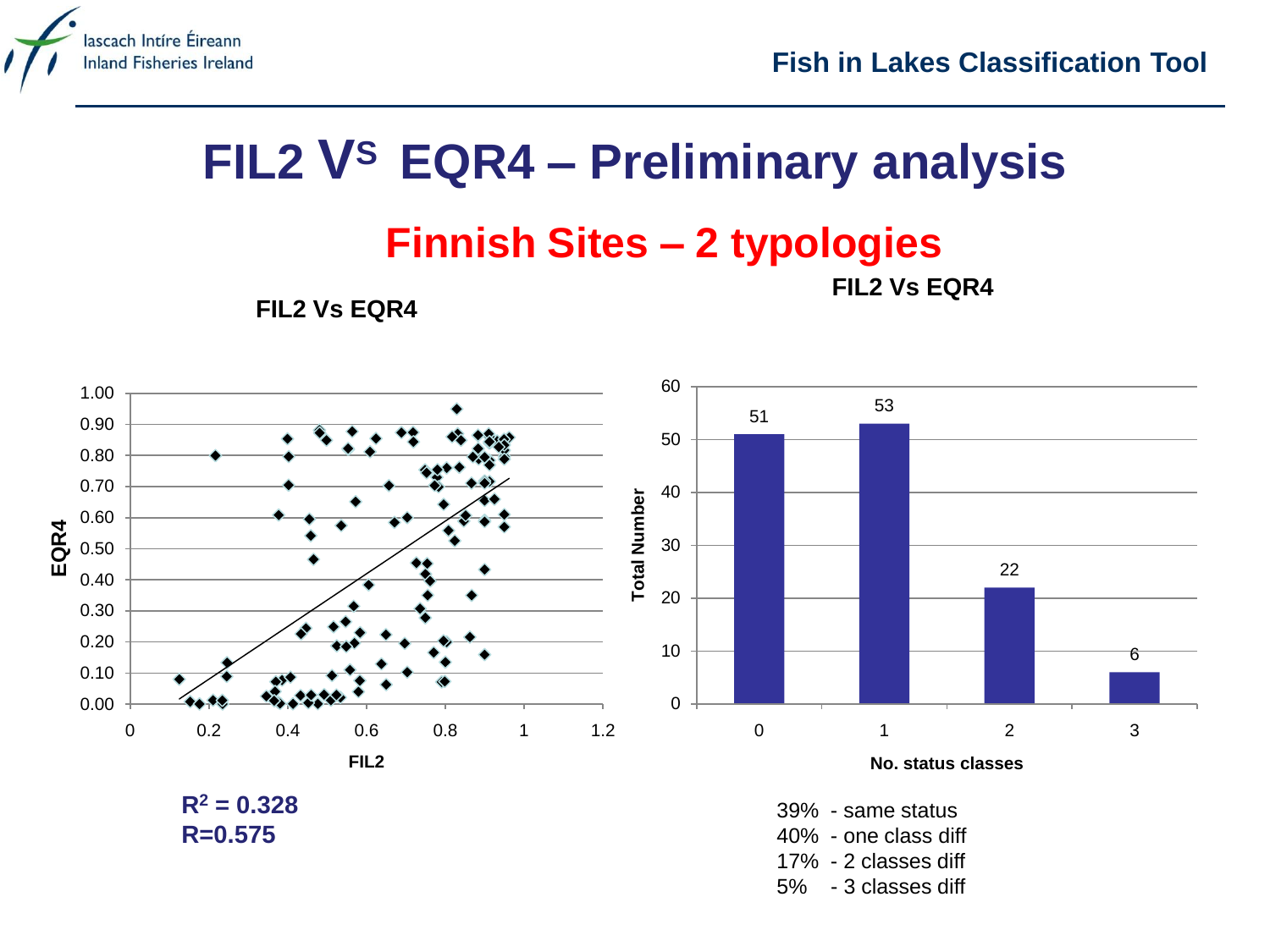

# **FIL2 V<sup>S</sup> EQR8 – Preliminary analysis**

### **Irish sites**



EQR8 classified Irish lakes as Moderate, poor and bad Why is correlation so poor? Non-native species?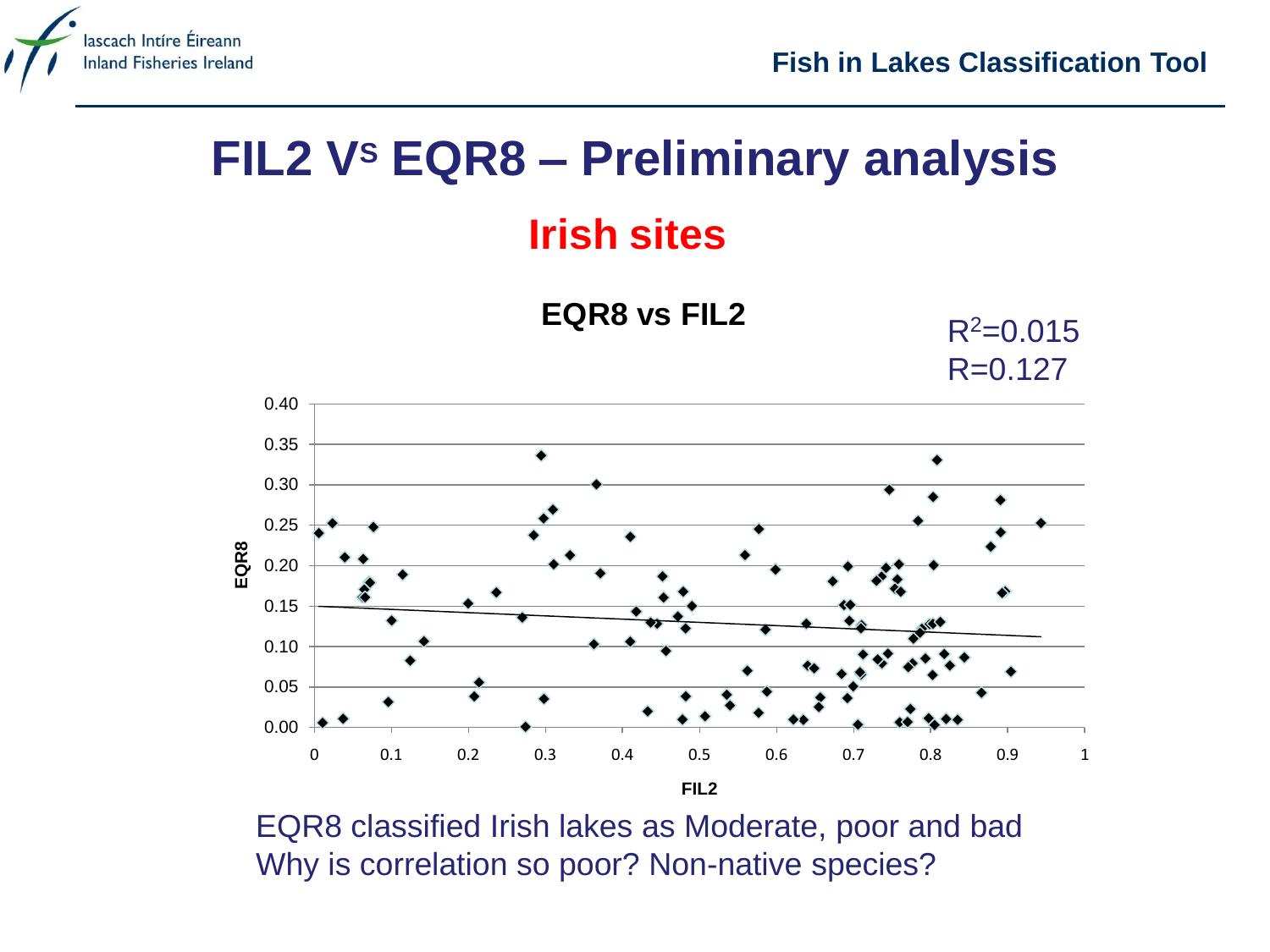

# **Work to be completed**

- 1. Complete calculation of metrics for sites from Sweden and Norway
- 2. Examine relationship between EQR8 and FI and FIL2
- 3. Examine relationship between FIL2 and common metric
- 4. Continue intercalibration and harmonise boundaries